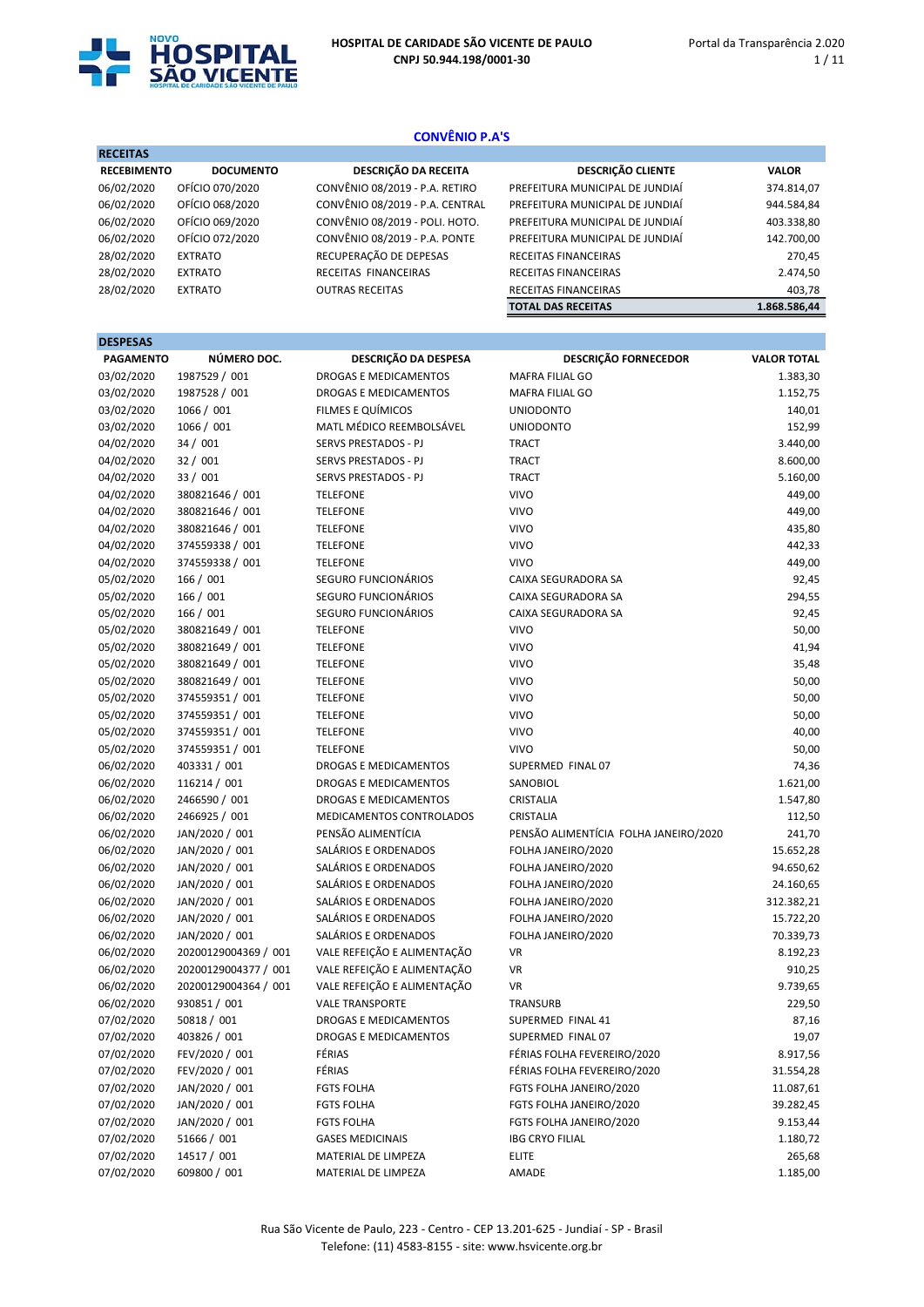

| 07/02/2020 | 14518 / 001  | MATERIAL DE LIMPEZA      | <b>ELITE</b>                | 1.472,40  |
|------------|--------------|--------------------------|-----------------------------|-----------|
| 07/02/2020 | 609801 / 001 | MATERIAL DE LIMPEZA      | AMADE                       | 790,00    |
| 07/02/2020 | 14516 / 001  | MATERIAL DE LIMPEZA      | <b>ELITE</b>                | 997,20    |
| 07/02/2020 | 32 / 001     | SERVS MÉDICOS COMPL - PJ | <b>VICTOR RODRIGUES</b>     | 2.625,00  |
| 07/02/2020 | 104/001      | SERVS MÉDICOS COMPL - PJ | <b>JESSICA ALINE MOURA</b>  | 492,72    |
| 07/02/2020 | 197 / 001    | SERVS MÉDICOS COMPL - PJ | <b>MEDCENTER</b>            | 2.956,27  |
| 07/02/2020 | 51/001       | SERVS MÉDICOS COMPL - PJ | <b>STELLA BINNA</b>         | 1.050,00  |
| 07/02/2020 | 122 / 001    | SERVS MÉDICOS COMPL - PJ | NASCIMENTO E GOMES          | 1.689,30  |
| 07/02/2020 | 6/001        | SERVS MÉDICOS COMPL - PJ | YOANDRA PANTOJA LTDA        | 2.100,00  |
| 07/02/2020 | 57 / 001     | SERVS MÉDICOS COMPL - PJ | ABRMA CLÍNICA               | 500,59    |
| 07/02/2020 | 208 / 001    | SERVS MÉDICOS COMPL - PJ | SOUSA MARQUES               | 985,42    |
| 07/02/2020 | 68 / 001     | SERVS MÉDICOS COMPL - PJ | E M FUJI                    | 7.883,40  |
| 07/02/2020 | 145 / 001    | SERVS MÉDICOS COMPL - PJ | VEGA                        | 2.956,27  |
| 07/02/2020 | 172 / 001    | SERVS MÉDICOS COMPL - PJ | C E J SERVIÇOS MÉDICOS      | 17.737,65 |
| 07/02/2020 | 18 / 001     | SERVS MÉDICOS COMPL - PJ | S R P S CLÍNICA LTDA        | 2.100,00  |
| 07/02/2020 | 94 / 001     | SERVS MÉDICOS COMPL - PJ | <b>GLOBEKNER</b>            | 500,59    |
| 07/02/2020 | 382 / 001    | SERVS MÉDICOS COMPL - PJ | <b>OTOTORAX</b>             | 1.970,85  |
| 07/02/2020 | 101 / 001    | SERVS MÉDICOS COMPL - PJ | <b>FARIA GOMES</b>          | 7.390,68  |
| 07/02/2020 | 4/001        | SERVS MÉDICOS COMPL - PJ | <b>TEGON &amp; MESQUITA</b> | 985,42    |
| 07/02/2020 | 98 / 001     | SERVS MÉDICOS COMPL - PJ | <b>LUCIANA VITTURI</b>      | 2.956,27  |
|            |              |                          |                             |           |
| 07/02/2020 | 278 / 001    | SERVS MÉDICOS COMPL - PJ | CABRAL VIEIRIA              | 5.912,55  |
| 07/02/2020 | 2/001        | SERVS MÉDICOS COMPL - PJ | <b>TEGON &amp; MESQUITA</b> | 1.032,35  |
| 07/02/2020 | 132 / 001    | SERVS MÉDICOS COMPL - PJ | QUIET MÉTODO DIAG.          | 1.220,05  |
| 07/02/2020 | 17 / 001     | SERVS MÉDICOS COMPL - PJ | S R P S CLÍNICA LTDA        | 550,00    |
| 07/02/2020 | 26 / 001     | SERVS MÉDICOS COMPL - PJ | SANTOS E PROENÇA            | 22.195,52 |
| 07/02/2020 | 29 / 001     | SERVS MÉDICOS COMPL - PJ | <b>VICTOR RODRIGUES</b>     | 20.550,00 |
| 07/02/2020 | 62/001       | SERVS MÉDICOS COMPL - PJ | EDNA COSTA PEREIRA          | 550,00    |
| 07/02/2020 | 145 / 001    | SERVS MÉDICOS COMPL - PJ | <b>BRUNA DIAS</b>           | 5.912,55  |
| 07/02/2020 | 51/001       | SERVS MÉDICOS COMPL - PJ | MAIARA BRUNHARA             | 16.517,60 |
| 07/02/2020 | 102 / 001    | SERVS MÉDICOS COMPL - PJ | JESSICA ALINE MOURA         | 16.048,35 |
| 07/02/2020 | 25/001       | SERVS MÉDICOS COMPL - PJ | MW HEALTH SERVIÇOS          | 4.129,40  |
| 07/02/2020 | 49 / 001     | SERVS MÉDICOS COMPL - PJ | M I SERVIÇOS LTDA           | 1.300,00  |
| 07/02/2020 | 133 / 001    | SERVS MÉDICOS COMPL - PJ | QUIET MÉTODO DIAG.          | 610,02    |
| 07/02/2020 | 437 / 001    | SERVS MÉDICOS COMPL - PJ | <b>HDM</b>                  | 1.220,05  |
| 07/02/2020 | 118 / 001    | SERVS MÉDICOS COMPL - PJ | RF JUNDIAÍ                  | 7.132,60  |
| 07/02/2020 | 76 / 001     | SERVS MÉDICOS COMPL - PJ | <b>ABREU COSTA</b>          | 9.854,25  |
| 07/02/2020 | 53 / 001     | SERVS MÉDICOS COMPL - PJ | LUCAS OLIVEIRA              | 1.220,05  |
| 07/02/2020 | 34 / 001     | SERVS MÉDICOS COMPL - PJ | SB CLÍNICAS LTDA            | 1.250,00  |
| 07/02/2020 | 432 / 001    | SERVS MÉDICOS COMPL - PJ | <b>HDM</b>                  | 4.880,20  |
| 07/02/2020 | 28 / 001     | SERVS MÉDICOS COMPL - PJ | ARAUJO E ZUMPANO LTD        | 1.300,00  |
| 07/02/2020 | 34 / 001     | SERVS MÉDICOS COMPL - PJ | <b>TATIANI CERIONI TOTH</b> | 2.600,00  |
| 07/02/2020 | 101 / 001    | SERVS MÉDICOS COMPL - PJ | DEBORA ELAINE ME            | 11.050,00 |
| 07/02/2020 | 48 / 001     | SERVS MÉDICOS COMPL - PJ | M I SERVICOS LTDA           | 3.900,00  |
| 07/02/2020 | 28 / 001     | SERVS MÉDICOS COMPL - PJ | <b>MORAES &amp; LIMA</b>    | 1.126,20  |
| 07/02/2020 | 17 / 001     | SERVS MÉDICOS COMPL - PJ | PRETEL CONSULTORIA          | 610,02    |
| 07/02/2020 | 61/001       | SERVS MÉDICOS COMPL - PJ | MED IN SERVICE              | 1.220,05  |
| 07/02/2020 | 97 / 001     | SERVS MÉDICOS COMPL - PJ | LUCIANA VITTURI             | 1.548,52  |
| 07/02/2020 | 132 / 001    | SERVS MÉDICOS COMPL - PJ | MARCOS SILVA QUEIROZ        | 5.161,75  |
| 07/02/2020 | 123 / 001    | SERVS MÉDICOS COMPL - PJ | <b>TALLES RAVID</b>         | 12.904,37 |
| 07/02/2020 | 198 / 001    | SERVS MÉDICOS COMPL - PJ | JHL                         |           |
|            |              |                          |                             | 3.660,15  |
| 07/02/2020 | 537 / 001    | SERVS MÉDICOS COMPL - PJ | LELASSIST MS/S              | 524,42    |
| 07/02/2020 | 119 / 001    | SERVS MÉDICOS COMPL - PJ | NASCIMENTO E GOMES          | 1.689,30  |
| 07/02/2020 | 109 / 001    | SERVS MÉDICOS COMPL - PJ | FERREIRA DA SILVA           | 2.064,70  |
| 07/02/2020 | 24 / 001     | SERVS MÉDICOS COMPL - PJ | <b>DOCTON BEN</b>           | 2.346,25  |
| 07/02/2020 | 41 / 001     | SERVS MÉDICOS COMPL - PJ | PAULO EDUARDO               | 2.600,00  |
| 07/02/2020 | 192 / 001    | SERVS MÉDICOS COMPL - PJ | SILVA E CASTILHO M L        | 15.626,02 |
| 07/02/2020 | 18 / 001     | SERVS MÉDICOS COMPL - PJ | <b>BRASIL PALMEIRAS SS</b>  | 1.220,05  |
| 07/02/2020 | 201 / 001    | SERVS MÉDICOS COMPL - PJ | <b>MEDCENTER</b>            | 36.742,27 |
| 07/02/2020 | 375 / 001    | SERVS MÉDICOS COMPL - PJ | THERMAL SAÚDE               | 619,77    |
| 07/02/2020 | 60 / 001     | SERVS MÉDICOS COMPL - PJ | MED IN SERVICE              | 619,77    |
| 07/02/2020 | 126 / 001    | SERVS MÉDICOS COMPL - PJ | NASCIMENTO E GOMES          | 47.300,40 |
| 07/02/2020 | 82 / 001     | SERVS MÉDICOS COMPL - PJ | <b>GUERRA E HUNGRIA</b>     | 3.190,90  |
| 07/02/2020 | 55 / 001     | SERVS MÉDICOS COMPL - PJ | ABRMA CLINICA               | 4.176,32  |
| 07/02/2020 | 104/001      | SERVS MÉDICOS COMPL - PJ | MATHEUS BONFIM DOM.         | 1.220,05  |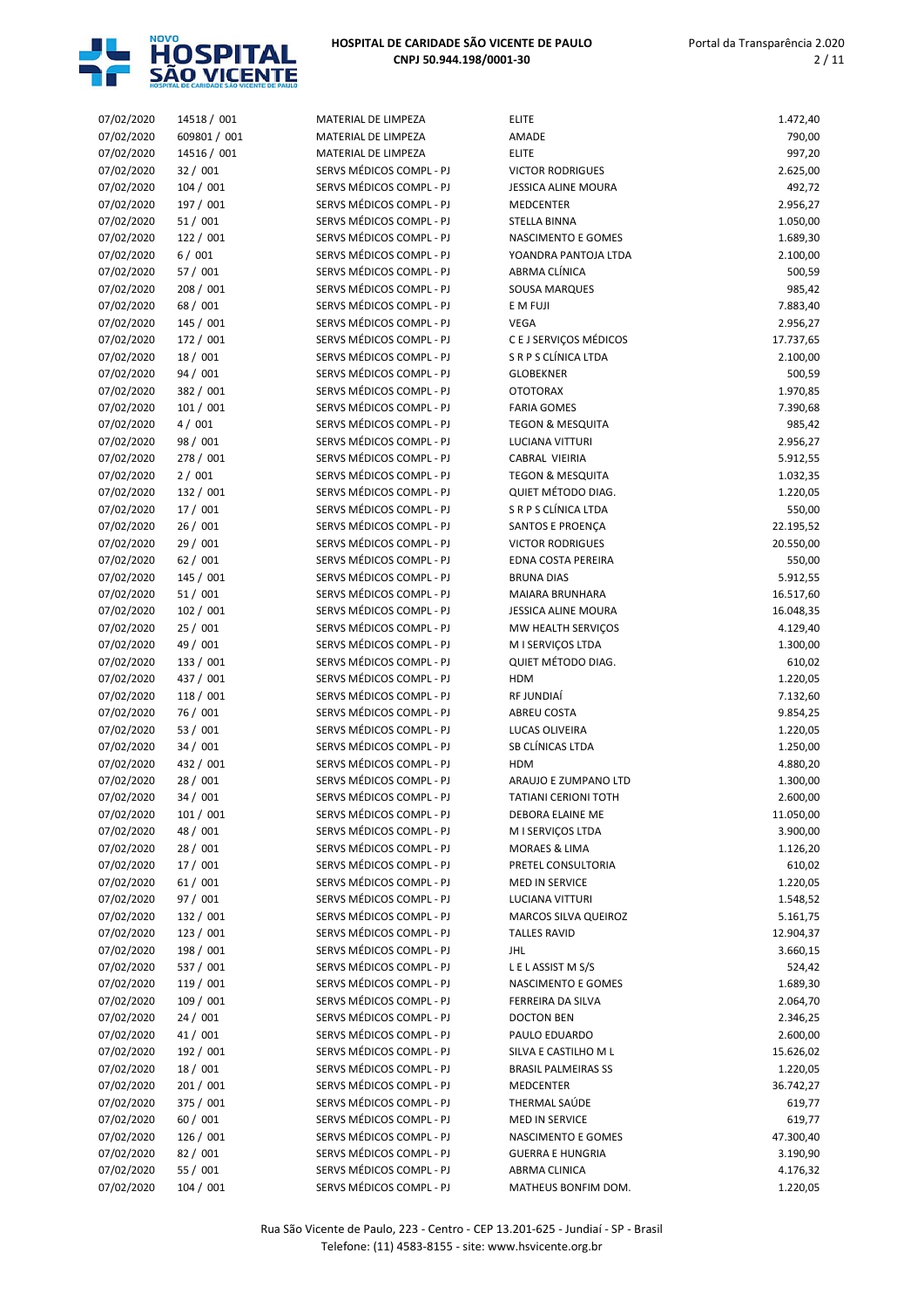

| 07/02/2020 | 277 / 001     | SERVS MÉDICOS COMPL - PJ        | CABRAL VIEIRIA              | 2.440,10  |
|------------|---------------|---------------------------------|-----------------------------|-----------|
| 07/02/2020 | 54 / 001      | SERVS MÉDICOS COMPL - PJ        | LUCAS OLIVEIRA              | 985,42    |
| 07/02/2020 | 121 / 001     | SERVS MÉDICOS COMPL - PJ        | NASCIMENTO E GOMES          | 1.689,30  |
| 07/02/2020 | 100 / 001     | SERVS MÉDICOS COMPL - PJ        | <b>FARIA GOMES</b>          | 3.941,70  |
| 07/02/2020 | 110 / 001     | SERVS MÉDICOS COMPL - PJ        | FERREIRA DA SILVA           | 1.970,85  |
| 07/02/2020 | 3/001         | SERVS MÉDICOS COMPL - PJ        | <b>TEGON &amp; MESQUITA</b> | 2.463,56  |
| 07/02/2020 | 124/001       | SERVS MÉDICOS COMPL - PJ        | NASCIMENTO E GOMES          | 3.448,98  |
| 07/02/2020 | 37 / 001      | SERVS MÉDICOS COMPL - PJ        | AMN SERVIÇOS                | 1.970,85  |
| 07/02/2020 | 17 / 001      | SERVS MÉDICOS COMPL - PJ        | JR MAIA SERVIÇOS MED        | 525,00    |
| 07/02/2020 | 5/001         | SERVS MÉDICOS COMPL - PJ        | YOANDRA PANTOJA LTDA        | 12.075,00 |
| 07/02/2020 | 93 / 001      | SERVS MÉDICOS COMPL - PJ        | <b>GLOBEKNER</b>            | 1.478,13  |
| 07/02/2020 | 31 / 001      | SERVS MÉDICOS COMPL - PJ        | <b>VICTOR RODRIGUES</b>     | 2.100,00  |
| 07/02/2020 | 146 / 001     | SERVS MÉDICOS COMPL - PJ        | VEGA                        | 985,42    |
| 07/02/2020 | 209 / 001     | SERVS MÉDICOS COMPL - PJ        | <b>SOUSA MARQUES</b>        | 4.927,12  |
| 07/02/2020 | 103 / 001     | SERVS MÉDICOS COMPL - PJ        | <b>JESSICA ALINE MOURA</b>  | 1.970,85  |
| 07/02/2020 | 536 / 001     | SERVS MÉDICOS COMPL - PJ        | LELASSIST MS/S              | 4.434,41  |
| 07/02/2020 | 29 / 001      | SERVS MÉDICOS COMPL - PJ        | MORÃES & LIMA               | 1.970,85  |
| 07/02/2020 | 74 / 001      | SERVS MÉDICOS COMPL - PJ        | <b>ABREU COSTA</b>          | 985,42    |
| 07/02/2020 |               | SERVS MÉDICOS COMPL - PJ        | ABRMA CLÍNICA               |           |
|            | 54 / 001      |                                 |                             | 10.346,96 |
| 07/02/2020 | 88 / 001      | SERVS MÉDICOS COMPL - PJ        | A E M SERVIÇOS LTA          | 4.200,00  |
| 07/02/2020 | 17 / 001      | SERVS MÉDICOS COMPL - PJ        | MPS SERVIÇOS MÉDICOS        | 2.100,00  |
| 07/02/2020 | 92 / 001      | SERVS MÉDICOS COMPL - PJ        | <b>GLOBEKNER</b>            | 985,42    |
| 07/02/2020 | 81 / 001      | SERVS MÉDICOS COMPL - PJ        | <b>GUERRA E HUNGRIA</b>     | 1.970,85  |
| 07/02/2020 | 125 / 001     | SERVS MÉDICOS COMPL - PJ        | NASCIMENTO E GOMES          | 3.941,70  |
| 07/02/2020 | 123/001       | SERVS MÉDICOS COMPL - PJ        | <b>NASCIMENTO E GOMES</b>   | 1.689,30  |
| 07/02/2020 | 102 / 001     | SERVS MÉDICOS COMPL - PJ        | <b>DEBORA ELAINE ME</b>     | 525,00    |
| 07/02/2020 | 87 / 001      | SERVS MÉDICOS COMPL - PJ        | A E M SERVIÇOS LTA          | 7.350,00  |
| 07/02/2020 | 20021 / 001   | SERVS MÉDICOS COMPL - PJ        | LUCAS JULIANO LTA           | 985,43    |
| 07/02/2020 | 193 / 001     | SERVS MÉDICOS COMPL - PJ        | SILVA E CASTILHO M L        | 3.941,70  |
| 07/02/2020 | 535 / 001     | SERVS MÉDICOS COMPL - PJ        | LELASSIST MS/S              | 12.810,52 |
| 07/02/2020 | 40 / 001      | SERVS MÉDICOS COMPL - PJ        | <b>CEZAR LOPES</b>          | 4.434,41  |
| 07/02/2020 | 67 / 001      | SERVS MÉDICOS COMPL - PJ        | E M FUJI                    | 4.927,12  |
| 07/02/2020 | 30/001        | SERVS MÉDICOS COMPL - PJ        | <b>VICTOR RODRIGUES</b>     | 2.100,00  |
| 07/02/2020 | 56 / 001      | SERVS MÉDICOS COMPL - PJ        | ABRMA CLÍNICA               | 985,42    |
| 07/02/2020 | 23 / 001      | SERVS MÉDICOS COMPL - PJ        | MW HEALTH SERVIÇOS          | 16.752,22 |
| 07/02/2020 | 38 / 001      | SERVS MÉDICOS COMPL - PJ        | AMN SERVIÇOS                | 6.897,97  |
| 07/02/2020 | 27 / 001      | SERVS MÉDICOS COMPL - PJ        | MORÃES & LIMA               | 3.448,98  |
| 07/02/2020 | 35314 / 001   | SERVS PRESTADOS - PJ            | ATMOSFERA                   | 14.300,93 |
| 07/02/2020 | 39415 / 001   | <b>SERVS PRESTADOS - PJ</b>     | ATMOSFERA                   | 955,77    |
| 10/02/2020 | 15809 / 001   | ASSISTÊNCIA ODONTOLÓGICA        | <b>UNIODONTO</b>            | 950,64    |
| 10/02/2020 | 15809 / 001   | ASSISTÊNCIA ODONTOLÓGICA        | <b>UNIODONTO</b>            | 4.570,54  |
|            |               |                                 |                             |           |
| 10/02/2020 | 215/001       | ASSISTÊNCIA ODONTOLÓGICA        | <b>UNIODONTO</b>            | 1.724,74  |
| 10/02/2020 | 103800 / 001  | DROGAS E MEDICAMENTOS           | ANBIOTON IMPORTADO          | 965,00    |
| 10/02/2020 | 884106 / 001  | <b>DROGAS E MEDICAMENTOS</b>    | <b>HOSPFAR</b>              | 996,29    |
| 10/02/2020 | 27183 / 001   | DROGAS E MEDICAMENTOS           | ATIVA COMERCIAL             | 1.334,76  |
| 10/02/2020 | 70472 / 001   | <b>DROGAS E MEDICAMENTOS</b>    | <b>GLOBAL HOSPITALAR</b>    | 1.086,24  |
| 10/02/2020 | 103839 / 001  | DROGAS E MEDICAMENTOS           | ANBIOTON IMPORTADO          | 4.959,00  |
| 10/02/2020 | 9093 / 001    | DROGAS E MEDICAMENTOS           | <b>FRESENIUS MATRIZ 04</b>  | 604,80    |
| 10/02/2020 | 27171 / 001   | DROGAS E MEDICAMENTOS           | ATIVA COMERCIAL             | 648,18    |
| 10/02/2020 | 96748 / 002   | GÊNEROS ALIMENTÍCIOS            | JOATE COM E REP             | 520,80    |
| 10/02/2020 | 96754 / 002   | GÊNEROS ALIMENTÍCIOS            | JOATE COM E REP             | 1.624,40  |
| 10/02/2020 | 96751 / 002   | GÊNEROS ALIMENTÍCIOS            | JOATE COM E REP             | 471,20    |
| 10/02/2020 | 2052 / 001    | <b>IMPRESSOS E MATL DE EXP.</b> | <b>VOLKEN PRESS</b>         | 221,50    |
| 10/02/2020 | 2053 / 001    | IMPRESSOS E MATL DE EXP.        | <b>VOLKEN PRESS</b>         | 177,20    |
| 10/02/2020 | 08/12 / 001   | LOCAÇÃO DE IMÓVEIS              | IMOBILIÁRIA COLINA          | 3.457,30  |
| 10/02/2020 | 08/12 / 001   | LOCAÇÃO DE IMÓVEIS              | IMOBILIÁRIA COLINA          | 3.457,30  |
| 10/02/2020 | 47859 / 001   | MATERIAL PERMANENTE             | <b>FAVARO</b>               | 459,80    |
| 10/02/2020 | 47858 / 001   | MATERIAL PERMANENTE             | <b>FAVARO</b>               | 919,60    |
| 10/02/2020 | 1163464 / 002 | MATL MÉDICO REEMBOLSÁVEL        | <b>CIRURGICA FERNANDES</b>  | 513,40    |
| 10/02/2020 | 1293229 / 001 | MATL MÉDICO REEMBOLSÁVEL        | FRESENIUS MATRIZ 04         | 789,00    |
| 10/02/2020 | 1163467 / 002 | MATL MÉDICO REEMBOLSÁVEL        | CIRÚRGICA FERNANDES         | 516,70    |
| 10/02/2020 | 27183 / 001   | MEDICAMENTOS CONTROLADOS        | ATIVA COMERCIAL             | 96,58     |
| 10/02/2020 | 1163464 / 002 | <b>OUTROS MATERIAIS</b>         | <b>CIRURGICA FERNANDES</b>  | 13,03     |
| 10/02/2020 | 57472 / 001   | <b>OUTROS MATERIAIS</b>         | LANCO                       | 732,90    |
|            |               |                                 |                             |           |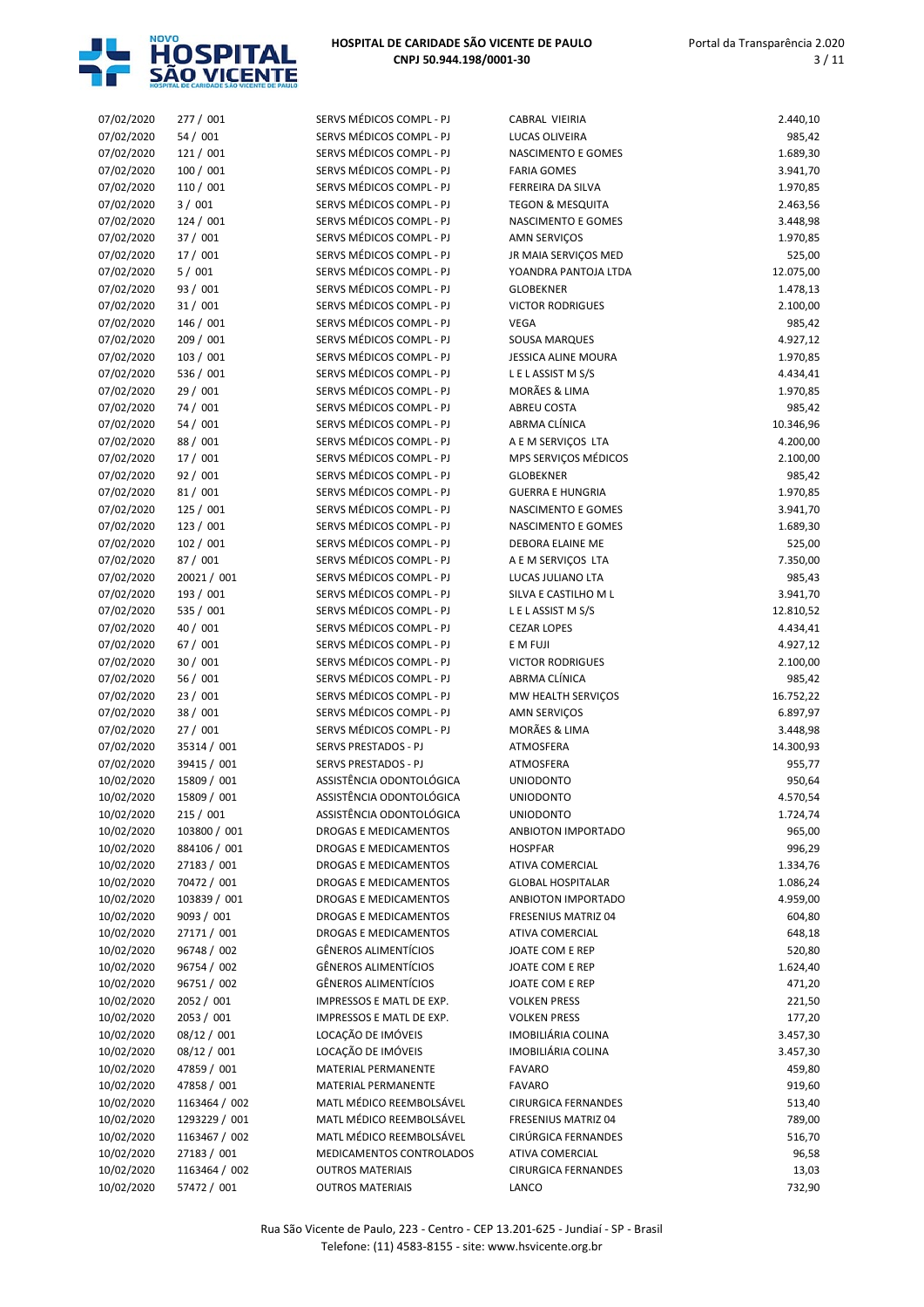

| 10/02/2020 | 7/001          | SERVS MÉDICOS COMPL - PJ        |
|------------|----------------|---------------------------------|
| 10/02/2020 | 4/001          | SERVS MÉDICOS COMPL - PJ        |
| 10/02/2020 | 2/001          | SERVS MÉDICOS COMPL - PJ        |
| 10/02/2020 | 6/001          | SERVS MÉDICOS COMPL - PJ        |
| 10/02/2020 | 5/001          | SERVS MÉDICOS COMPL - PJ        |
| 10/02/2020 | 10 / 001       | SERVS MÉDICOS COMPL - PJ        |
| 10/02/2020 | JAN/2020 / 001 | VRS A REPASSAR-FOLHA            |
| 10/02/2020 | JAN/2020 / 001 | <b>VRS A REPASSAR-FOLHA</b>     |
| 10/02/2020 | JAN/2020 / 001 | <b>VRS A REPASSAR-FOLHA</b>     |
| 10/02/2020 | JAN/2020 / 001 | VRS A REPASSAR-FOLHA            |
| 10/02/2020 | JAN/2020 / 001 | <b>VRS A REPASSAR-FOLHA</b>     |
| 10/02/2020 | JAN/2020 / 001 | <b>VRS A REPASSAR-FOLHA</b>     |
| 11/02/2020 | 44507682 / 001 | ENERGIA ELÉTRICA                |
| 11/02/2020 | 16186 / 001    | MATL MÉDICO REEMBOLSÁVEL        |
| 11/02/2020 | 184429 / 001   | MATL MÉDICO REEMBOLSÁVEL        |
| 11/02/2020 | 66440 / 001    | <b>OUTROS MATERIAIS</b>         |
| 11/02/2020 | 16187 / 001    | <b>OUTROS MATERIAIS</b>         |
| 11/02/2020 | JAN/2020 / 001 | VRS A REPASSAR-FOLHA            |
| 11/02/2020 | JAN/2020 / 001 | <b>VRS A REPASSAR-FOLHA</b>     |
| 11/02/2020 | JAN/2020 / 001 | VRS A REPASSAR-FOLHA            |
| 11/02/2020 | JAN/2020 / 001 | VRS A REPASSAR-FOLHA            |
| 11/02/2020 | JAN/2020 / 001 | <b>VRS A REPASSAR-FOLHA</b>     |
| 11/02/2020 | JAN/2020 / 001 | <b>VRS A REPASSAR-FOLHA</b>     |
| 12/02/2020 | 138238 / 001   | <b>DROGAS E MEDICAMENTOS</b>    |
| 12/02/2020 | 138237 / 001   | <b>DROGAS E MEDICAMENTOS</b>    |
| 12/02/2020 | 877548 / 001   | <b>IMPRESSOS E MATL DE EXP.</b> |
| 12/02/2020 | 52094 / 001    | MATL MÉDICO REEMBOLSÁVEL        |
| 12/02/2020 | 405739 / 001   | MATL MÉDICO REEMBOLSÁVEL        |
| 12/02/2020 | 1172870 / 001  | MATL MÉDICO REEMBOLSÁVEL        |
| 12/02/2020 | 51695 / 001    | MATL MÉDICO REEMBOLSÁVEL        |
| 12/02/2020 | 52157 / 001    | MATL MÉDICO REEMBOLSÁVEL        |
| 12/02/2020 | 405788 / 001   | MATL MÉDICO REEMBOLSÁVEL        |
| 12/02/2020 | 405092 / 001   | MATL MÉDICO REEMBOLSÁVEL        |
| 12/02/2020 | 16189 / 001    | MATL MÉDICO REEMBOLSÁVEL        |
| 12/02/2020 | 2792 / 001     | MATL MÉDICO REEMBOLSÁVEL        |
| 12/02/2020 | 1172871 / 001  | MATL MÉDICO REEMBOLSÁVEL        |
| 12/02/2020 | 51694 / 001    | MATL MÉDICO REEMBOLSÁVEL        |
| 12/02/2020 | 1172872 / 001  | MATL MÉDICO REEMBOLSÁVEL        |
| 12/02/2020 | 405090 / 001   | MATL MÉDICO REEMBOLSÁVEL        |
| 12/02/2020 | 52159 / 001    | MATL MÉDICO REEMBOLSÁVEL        |
| 12/02/2020 | 2783 / 001     | OUTROS MATERIAIS                |
| 12/02/2020 | 1172871 / 001  | <b>OUTROS MATERIAIS</b>         |
| 12/02/2020 | 16189 / 001    | <b>OUTROS MATERIAIS</b>         |
| 12/02/2020 | 2792 / 001     | <b>OUTROS MATERIAIS</b>         |
| 12/02/2020 | 3/001          | SERVS MÉDICOS COMPL - PJ        |
| 12/02/2020 | JAN/2020 / 001 | VRS A REPASSAR-FOLHA            |
| 12/02/2020 | JAN/2020 / 001 | VRS A REPASSAR-FOLHA            |
| 12/02/2020 | JAN/2020 / 001 | <b>VRS A REPASSAR-FOLHA</b>     |
| 13/02/2020 | RESCISÃO       | <b>RESCISÕES</b>                |
| 13/02/2020 | 9/001          | SERVS MÉDICOS COMPL - PJ        |
| 14/02/2020 | 177378 / 001   | <b>DROGAS E MEDICAMENTOS</b>    |
| 14/02/2020 | 117216 / 001   | DROGAS E MEDICAMENTOS           |
| 14/02/2020 | 44774297 / 001 | ENERGIA ELÉTRICA                |
| 14/02/2020 | 44774298 / 001 | ENERGIA ELÉTRICA                |
| 14/02/2020 | 42919020 / 001 | ENERGIA ELÉTRICA                |
| 14/02/2020 | 1415 / 001     | IMPRESSOS E MATL DE EXP.        |
| 14/02/2020 | 69057 / 001    | IMPRESSOS E MATL DE EXP.        |
| 14/02/2020 | 1416 / 001     | IMPRESSOS E MATL DE EXP.        |
| 14/02/2020 | 69058 / 001    | IMPRESSOS E MATL DE EXP.        |
| 14/02/2020 | 4738 / 001     | MATERIAL DE LIMPEZA             |
| 14/02/2020 | 3943 / 001     | MATERIAL DE LIMPEZA             |
| 14/02/2020 | 4744 / 001     | MATERIAL DE LIMPEZA             |

14/02/2020 4739 / 001 MATERIAL DE LIMPEZA 14/02/2020 1123 / 001 MATL MÉDICO REEMBOLSÁVEL

| 10/02/2020 | 7/001                       | SERVS MÉDICOS COMPL - PJ                             | MPMOTA SERVIÇOS                                    | 1.050,00  |
|------------|-----------------------------|------------------------------------------------------|----------------------------------------------------|-----------|
| 10/02/2020 | 4/001                       | SERVS MÉDICOS COMPL - PJ                             | <b>MPMOTA SERVIÇOS</b>                             | 21.700,00 |
| 10/02/2020 | 2/001                       | SERVS MÉDICOS COMPL - PJ                             | <b>MPMOTA SERVIÇOS</b>                             | 3.250,00  |
| 10/02/2020 | 6/001                       | SERVS MÉDICOS COMPL - PJ                             | <b>MPMOTA SERVIÇOS</b>                             | 7.875,00  |
| 10/02/2020 | 5/001                       | SERVS MÉDICOS COMPL - PJ                             | <b>MPMOTA SERVIÇOS</b>                             | 1.050,00  |
| 10/02/2020 | 10/001                      | SERVS MÉDICOS COMPL - PJ                             | <b>MPMOTA SERVIÇOS</b>                             | 1.575,00  |
| 10/02/2020 | JAN/2020 / 001              | VRS A REPASSAR-FOLHA                                 | CONTRIBUIÇÃO SIND SAÚDE                            | 272,39    |
| 10/02/2020 | JAN/2020 / 001              | VRS A REPASSAR-FOLHA                                 | CONVÊNIO FARMAVIDA                                 | 1.163,71  |
| 10/02/2020 | JAN/2020 / 001              | VRS A REPASSAR-FOLHA                                 | MENSALIDADE SIND ENFERMAGEM                        | 25,00     |
| 10/02/2020 | JAN/2020 / 001              | VRS A REPASSAR-FOLHA                                 | CONTRIBUIÇÃO SIND SAÚDE                            | 236,63    |
| 10/02/2020 | JAN/2020 / 001              | VRS A REPASSAR-FOLHA                                 | CONVÊNIO FARMAVIDA                                 | 4.131,77  |
| 10/02/2020 | JAN/2020 / 001              | VRS A REPASSAR-FOLHA                                 | CONVÊNIO FARMAVIDA                                 | 1.028,73  |
| 11/02/2020 | 44507682 / 001              | <b>ENERGIA ELÉTRICA</b>                              | <b>CPFL</b>                                        | 18.316,46 |
| 11/02/2020 | 16186 / 001                 | MATL MÉDICO REEMBOLSÁVEL                             | ALIANÇA                                            | 340,00    |
| 11/02/2020 | 184429 / 001                | MATL MÉDICO REEMBOLSÁVEL                             | <b>DIPROMED</b>                                    | 464,69    |
| 11/02/2020 | 66440 / 001                 | <b>OUTROS MATERIAIS</b>                              | <b>MAX MEDICAL</b>                                 | 451,20    |
| 11/02/2020 | 16187 / 001                 | <b>OUTROS MATERIAIS</b>                              | <b>ALIAÇA</b>                                      | 1.074,00  |
| 11/02/2020 | JAN/2020 / 001              | VRS A REPASSAR-FOLHA                                 | CONV C.E.F. A REPASSAR EMPRÉSTIMO                  | 513,83    |
| 11/02/2020 | JAN/2020 / 001              | VRS A REPASSAR-FOLHA                                 | CONTRIBUIÇÃO CONFEDERATIVA                         | 769,81    |
| 11/02/2020 | JAN/2020 / 001              | VRS A REPASSAR-FOLHA                                 | CONTRIBUIÇÃO CONFEDERATIVA                         | 763,17    |
| 11/02/2020 | JAN/2020 / 001              | <b>VRS A REPASSAR-FOLHA</b>                          | CONV C.E.F. A REPASSAR EMPRÉSTIMO                  | 2.395,65  |
| 11/02/2020 | JAN/2020 / 001              | VRS A REPASSAR-FOLHA                                 | CONTRIBUIÇÃO CONFEDERATIVA                         | 318,12    |
| 11/02/2020 | JAN/2020 / 001              | VRS A REPASSAR-FOLHA                                 | CONV C.E.F. A REPASSAR EMPRÉSTIMO                  | 849,28    |
| 12/02/2020 | 138238 / 001                | <b>DROGAS E MEDICAMENTOS</b>                         | SOMA SP                                            | 315,00    |
| 12/02/2020 | 138237 / 001                | DROGAS E MEDICAMENTOS                                | SOMA SP                                            | 215,40    |
| 12/02/2020 | 877548 / 001                | IMPRESSOS E MATL DE EXP.                             | PAPEL ITUPEVA                                      | 531,00    |
| 12/02/2020 | 52094 / 001                 | MATL MÉDICO REEMBOLSÁVEL                             | SUPERMED FINAL 41                                  | 637,70    |
| 12/02/2020 | 405739 / 001                | MATL MÉDICO REEMBOLSÁVEL                             | SUPERMED FINAL 07                                  | 75,60     |
| 12/02/2020 | 1172870 / 001               | MATL MÉDICO REEMBOLSÁVEL                             | <b>CIRURGICA FERNANDES</b>                         | 955,14    |
| 12/02/2020 | 51695 / 001                 | MATL MÉDICO REEMBOLSÁVEL                             | SUPERMED FINAL 41                                  | 577,70    |
| 12/02/2020 | 52157 / 001                 | MATL MÉDICO REEMBOLSÁVEL                             | SUPERMED FINAL 41                                  | 2.055,87  |
| 12/02/2020 | 405788 / 001                | MATL MÉDICO REEMBOLSÁVEL                             | SUPERMED FINAL 07                                  | 151,20    |
| 12/02/2020 | 405092 / 001                | MATL MÉDICO REEMBOLSÁVEL                             | SUPERMED FINAL 07                                  | 467,10    |
|            |                             | MATL MÉDICO REEMBOLSÁVEL                             |                                                    |           |
| 12/02/2020 | 16189 / 001                 |                                                      | <b>ALIANÇA</b>                                     | 625,80    |
| 12/02/2020 | 2792 / 001<br>1172871 / 001 | MATL MÉDICO REEMBOLSÁVEL                             | <b>FOX INDUSTRIA</b><br><b>CIRURGICA FERNANDES</b> | 92,80     |
| 12/02/2020 | 51694 / 001                 | MATL MÉDICO REEMBOLSÁVEL<br>MATL MÉDICO REEMBOLSÁVEL |                                                    | 534,47    |
| 12/02/2020 |                             | MATL MÉDICO REEMBOLSÁVEL                             | SUPERMED FINAL 41                                  | 105,90    |
| 12/02/2020 | 1172872 / 001               |                                                      | <b>CIRURGICA FERNANDES</b>                         | 906,00    |
| 12/02/2020 | 405090 / 001<br>52159 / 001 | MATL MÉDICO REEMBOLSÁVEL<br>MATL MÉDICO REEMBOLSÁVEL | SUPERMED FINAL 07                                  | 244,00    |
| 12/02/2020 |                             |                                                      | SUPERMED FINAL 41                                  | 463,70    |
| 12/02/2020 | 2783 / 001                  | <b>OUTROS MATERIAIS</b>                              | FOX INDÚSTRIA                                      | 200,50    |
| 12/02/2020 | 1172871 / 001               | <b>OUTROS MATERIAIS</b>                              | <b>CIRURGICA FERNANDES</b>                         | 110,12    |
| 12/02/2020 | 16189 / 001                 | <b>OUTROS MATERIAIS</b>                              | ALIANÇAA                                           | 1.082,20  |
| 12/02/2020 | 2792 / 001                  | <b>OUTROS MATERIAIS</b>                              | FOX INDÚSTRIA                                      | 130,00    |
| 12/02/2020 | 3/001                       | SERVS MÉDICOS COMPL - PJ                             | <b>GLOBEKNER</b>                                   | 11.027,37 |
| 12/02/2020 | JAN/2020 / 001              | VRS A REPASSAR-FOLHA                                 | CONSIGNADO SANTANDER                               | 1.630,79  |
| 12/02/2020 | JAN/2020 / 001              | VRS A REPASSAR-FOLHA                                 | CONSIGNADO SANTANDER                               | 16.262,75 |
| 12/02/2020 | JAN/2020 / 001              | VRS A REPASSAR-FOLHA                                 | CONSIGNADO SANTANDER                               | 4.575,83  |
| 13/02/2020 | RESCISÃO                    | <b>RESCISÕES</b>                                     | <b>RESCISÃO</b>                                    | 182,10    |
| 13/02/2020 | 9/001                       | SERVS MÉDICOS COMPL - PJ                             | <b>BRUNA PANIS</b>                                 | 2.600,00  |
| 14/02/2020 | 177378 / 001                | DROGAS E MEDICAMENTOS                                | CIRUR SÃO JOSÉ 04                                  | 518,39    |
| 14/02/2020 | 117216 / 001                | DROGAS E MEDICAMENTOS                                | SANOBIOL                                           | 1.394,52  |
| 14/02/2020 | 44774297 / 001              | ENERGIA ELÉTRICA                                     | <b>CPFL</b>                                        | 401,89    |
| 14/02/2020 | 44774298 / 001              | ENERGIA ELÉTRICA                                     | <b>CPFL</b>                                        | 154,44    |
| 14/02/2020 | 42919020 / 001              | ENERGIA ELÉTRICA                                     | <b>CPFL</b>                                        | 713,19    |
| 14/02/2020 | 1415 / 001                  | IMPRESSOS E MATL DE EXP.                             | GRÁFICA MEGA FLEX                                  | 250,00    |
| 14/02/2020 | 69057 / 001                 | IMPRESSOS E MATL DE EXP.                             | <b>GCE COMÉRCIO INTERNA</b>                        | 417,00    |
| 14/02/2020 | 1416 / 001                  | IMPRESSOS E MATL DE EXP.                             | GRÁFICA MEGA FLEX                                  | 400,00    |
| 14/02/2020 | 69058 / 001                 | IMPRESSOS E MATL DE EXP.                             | <b>GCE COMÉRCIO INTERNA</b>                        | 1.390,00  |
| 14/02/2020 | 4738 / 001                  | MATERIAL DE LIMPEZA                                  | <b>GREEN BAGS</b>                                  | 127,28    |
| 14/02/2020 | 3943 / 001                  | MATERIAL DE LIMPEZA                                  | NOVA JOMA                                          | 113,40    |
| 14/02/2020 | 4744 / 001                  | MATERIAL DE LIMPEZA                                  | <b>GREEN BAGS</b>                                  | 543,60    |
| 14/02/2020 | 4739 / 001                  | MATERIAL DE LIMPEZA                                  | <b>GREEN BAGS</b>                                  | 325,04    |
| 14/02/2020 | 1123 / 001                  | MATL MÉDICO REEMBOLSÁVEL                             | <b>UNIODONTO</b>                                   | 64,00     |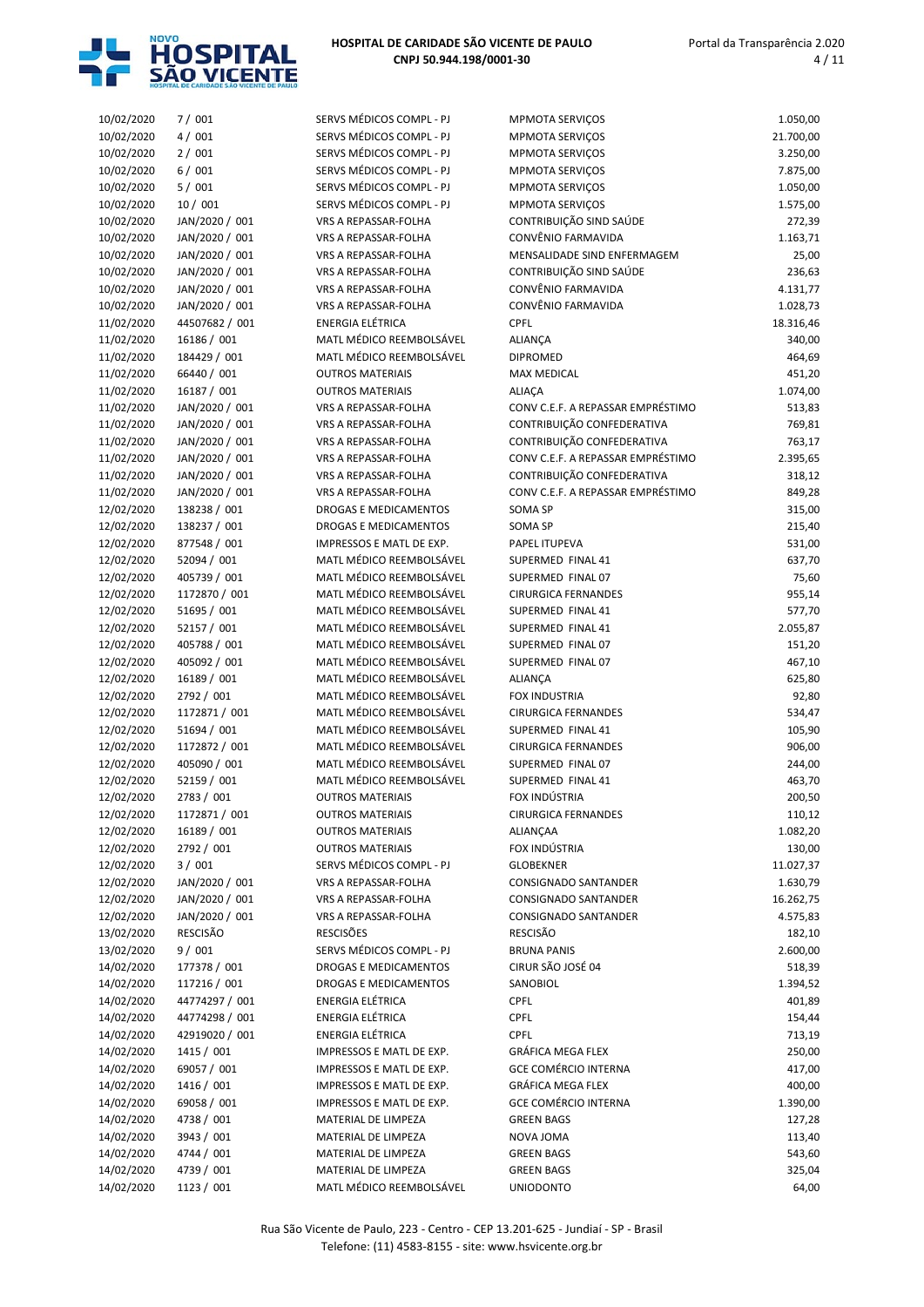

| 14/02/2020 | 313585 / 001     | MATL MÉDICO REEMBOLSÁVEL | POLAR FIX                   | 567,12    |
|------------|------------------|--------------------------|-----------------------------|-----------|
| 14/02/2020 | 27498 / 001      | MATL MÉDICO REEMBOLSÁVEL | <b>DUPATRI HOSPITALAR C</b> | 210,00    |
| 14/02/2020 | 177829 / 001     | MATL MÉDICO REEMBOLSÁVEL | CIRUR SÃO JOSÉ 04           | 1.892,04  |
| 14/02/2020 | 177561 / 001     | MATL MÉDICO REEMBOLSÁVEL | CIRUR SÃO JOSÉ 04           | 52,27     |
| 14/02/2020 | 1085 / 001       | MATL MÉDICO REEMBOLSÁVEL | <b>UNIODONTO</b>            | 996,00    |
| 14/02/2020 | 3869 / 001       | MATL MÉDICO REEMBOLSÁVEL | VISIONBAND                  | 580,00    |
| 14/02/2020 | 313552 / 001     | MATL MÉDICO REEMBOLSÁVEL | POLAR FIX                   | 504,96    |
| 14/02/2020 | 177378 / 001     | MEDICAMENTOS CONTROLADOS | CIRUR SÃO JOSÉ 04           | 18,00     |
| 14/02/2020 | 313585 / 001     | <b>OUTROS MATERIAIS</b>  | POLAR FIX                   | 672,00    |
| 14/02/2020 | 314042 / 001     | <b>OUTROS MATERIAIS</b>  | POLAR FIX                   | 270,00    |
| 14/02/2020 | 0001-01/20 / 001 | SERVS PRESTADOS - PJ     | <b>TRACT</b>                | 589,00    |
| 14/02/2020 | 1210 / 001       | TRANSPORTE DE EMPREGADOS | <b>FAMA TRANSP E TUR</b>    | 16.955,72 |
| 17/02/2020 | FEV/2020 / 001   | FÉRIAS                   | FÉRIAS FOLHA FEVEREIRO/2020 | 7.486,30  |
| 17/02/2020 | 92 / 001         | SERVS MÉDICOS COMPL - PJ | <b>DEBORA LOPES</b>         | 300,00    |
| 17/02/2020 | 124 / 001        | SERVS MÉDICOS COMPL - PJ | <b>GARCIA E ROSSONI</b>     | 5.631,00  |
| 17/02/2020 | 280 / 001        | SERVS MÉDICOS COMPL - PJ | H E F SERVIÇOS              | 281,55    |
| 17/02/2020 | 156 / 001        | SERVS MÉDICOS COMPL - PJ | STROHER SERVIÇOS MÉD        | 1.689,30  |
| 17/02/2020 | 162 / 001        | SERVS MÉDICOS COMPL - PJ | MP JUNDIAÍ SERVIÇOS         | 5.631,00  |
| 17/02/2020 | 256 / 001        | SERVS MÉDICOS COMPL - PJ | DFZ MÉDICOS ASSO.SS         | 572,10    |
| 17/02/2020 | 119 / 001        | SERVS MÉDICOS COMPL - PJ | <b>CERES SARMENTO</b>       | 286,05    |
| 17/02/2020 | 100 / 001        | SERVS MÉDICOS COMPL - PJ | <b>BENTO BERG</b>           | 2.815,50  |
| 17/02/2020 | 21/001           | SERVS MÉDICOS COMPL - PJ | SARMENTO& LEÃO              | 563,10    |
| 17/02/2020 | 21/001           | SERVS MÉDICOS COMPL - PJ | NEF MONTEIRO S M SS         | 1.200,00  |
| 17/02/2020 | 193 / 001        | SERVS MÉDICOS COMPL - PJ | POLETO E PETEK              | 1.126,20  |
| 17/02/2020 | 244 / 001        | SERVS MÉDICOS COMPL - PJ | <b>OLIVEIRA E FREITAS</b>   | 2.346,25  |
| 17/02/2020 | 292 / 001        | SERVS MÉDICOS COMPL - PJ | <b>HEBECLIN</b>             | 3.378,60  |
| 17/02/2020 | 22/001           | SERVS MÉDICOS COMPL - PJ | SARMENTO& LEÃO              | 9.009,60  |
| 17/02/2020 | 254 / 001        | SERVS MÉDICOS COMPL - PJ | DFZ MEDICOS ASSO.SS         | 3.378,60  |
| 17/02/2020 | 276 / 001        | SERVS MÉDICOS COMPL - PJ | H E F SERVIÇOS              | 5.631,00  |
| 17/02/2020 | 250 / 001        | SERVS MÉDICOS COMPL - PJ | <b>OLIVEIRA E FREITAS</b>   | 10.605,05 |
| 17/02/2020 | 248 / 001        | SERVS MÉDICOS COMPL - PJ | <b>OLIVEIRA E FREITAS</b>   | 2.252,40  |
| 17/02/2020 | 272 / 001        | SERVS MÉDICOS COMPL - PJ | H E F SERVIÇOS              | 3.378,60  |
| 17/02/2020 | 157 / 001        | SERVS MÉDICOS COMPL - PJ | STROHER SERVIÇOS MÉD        | 572,10    |
| 17/02/2020 | 91 / 001         | SERVS MÉDICOS COMPL - PJ | <b>DEBORA LOPES</b>         | 5.400,00  |
| 17/02/2020 | 117 / 001        | SERVS MÉDICOS COMPL - PJ | MARCELA SCHWARZ             | 3.600,00  |
| 17/02/2020 | 117 / 001        | SERVS MÉDICOS COMPL - PJ | <b>CERES SARMENTO</b>       | 572,10    |
| 17/02/2020 | 291 / 001        | SERVS MÉDICOS COMPL - PJ | <b>HEBECLIN</b>             | 572,10    |
| 17/02/2020 | 147 / 001        | SERVS MÉDICOS COMPL - PJ | LILIANE COELHO NEVES        | 12.388,20 |
| 17/02/2020 | 192 / 001        | SERVS MÉDICOS COMPL - PJ | POLETO E PETEK              | 4.504,80  |
| 17/02/2020 | 121 / 001        | SERVS MÉDICOS COMPL - PJ | <b>TAVARES TEIXEIRA</b>     | 2.252,40  |
| 17/02/2020 | 30 / 001         | SERVS MÉDICOS COMPL - PJ | <b>CUNHA E TIAGO</b>        | 4.200,00  |
| 17/02/2020 | 271 / 001        | SERVS MÉDICOS COMPL - PJ | H E F SERVIÇOS              | 2.815,50  |
| 17/02/2020 | 90 / 001         | SERVS MÉDICOS COMPL - PJ | <b>DEBORA LOPES</b>         | 3.000,00  |
| 17/02/2020 | 18 / 001         | SERVS MÉDICOS COMPL - PJ | <b>NUNES MATOS</b>          | 563,10    |
| 17/02/2020 | 116 / 001        | SERVS MÉDICOS COMPL - PJ | MARCELA SCHWARZ             | 1.800,00  |
| 17/02/2020 | 161 / 001        | SERVS MÉDICOS COMPL - PJ | MP JUNDIAÍ SERVIÇOS         | 1.689,30  |
| 17/02/2020 | 253 / 001        | SERVS MÉDICOS COMPL - PJ | DFZ MÉDICOS ASSO.SS         | 572,10    |
| 17/02/2020 | 5/001            | SERVS MÉDICOS COMPL - PJ | CONSULTÓRIO MÉD SAÚDE       | 2.400,00  |
| 17/02/2020 | 243 / 001        | SERVS MÉDICOS COMPL - PJ | <b>OLIVEIRA E FREITAS</b>   | 2.346,25  |
| 17/02/2020 | 249 / 001        | SERVS MÉDICOS COMPL - PJ | <b>OLIVEIRA E FREITAS</b>   | 5.631,00  |
| 17/02/2020 | 81/001           | SERVS MÉDICOS COMPL - PJ | <b>ERES</b>                 | 15.766,80 |
| 17/02/2020 | 275 / 001        | SERVS MÉDICOS COMPL - PJ | H E F SERVIÇOS              | 2.252,40  |
| 17/02/2020 | 6/001            | SERVS MÉDICOS COMPL - PJ | CONSULTÓRIO MÉD SAÚDE       | 2.400,00  |
| 17/02/2020 | 155 / 001        | SERVS MÉDICOS COMPL - PJ | STROHER SERVIÇOS MÉD        | 7.883,40  |
| 17/02/2020 | 255 / 001        | SERVS MÉDICOS COMPL - PJ | DFZ MÉDICOS ASSO.SS         | 2.252,40  |
| 17/02/2020 | 23 / 001         | SERVS MÉDICOS COMPL - PJ | SARMENTO& LEÃO              | 2.252,40  |
| 17/02/2020 | 59 / 001         | SERVS MÉDICOS COMPL - PJ | <b>IJ VIEIRA</b>            | 572,10    |
| 17/02/2020 | 101 / 001        | SERVS MÉDICOS COMPL - PJ | <b>BENTO BERG</b>           | 3.941,70  |
| 17/02/2020 | 102 / 001        | SERVS MÉDICOS COMPL - PJ | <b>BENTO BERG</b>           | 1.126,20  |
| 17/02/2020 | 368 / 001        | SERVS MÉDICOS COMPL - PJ | <b>BABYPED</b>              | 3.378,60  |
| 17/02/2020 | 118 / 001        | SERVS MÉDICOS COMPL - PJ | MARCELA SCHWARZ             | 600,00    |
| 17/02/2020 | 18 / 001         | SERVS MÉDICOS COMPL - PJ | SCHLEDORN E RIZZATTI        | 8.446,50  |
| 17/02/2020 | 19 / 001         | SERVS MÉDICOS COMPL - PJ | <b>NUNES MATOS</b>          | 1.689,30  |
| 17/02/2020 | 121 / 001        | SERVS MÉDICOS COMPL - PJ | VITTA SERV MÉDIC LTD        | 1.200,00  |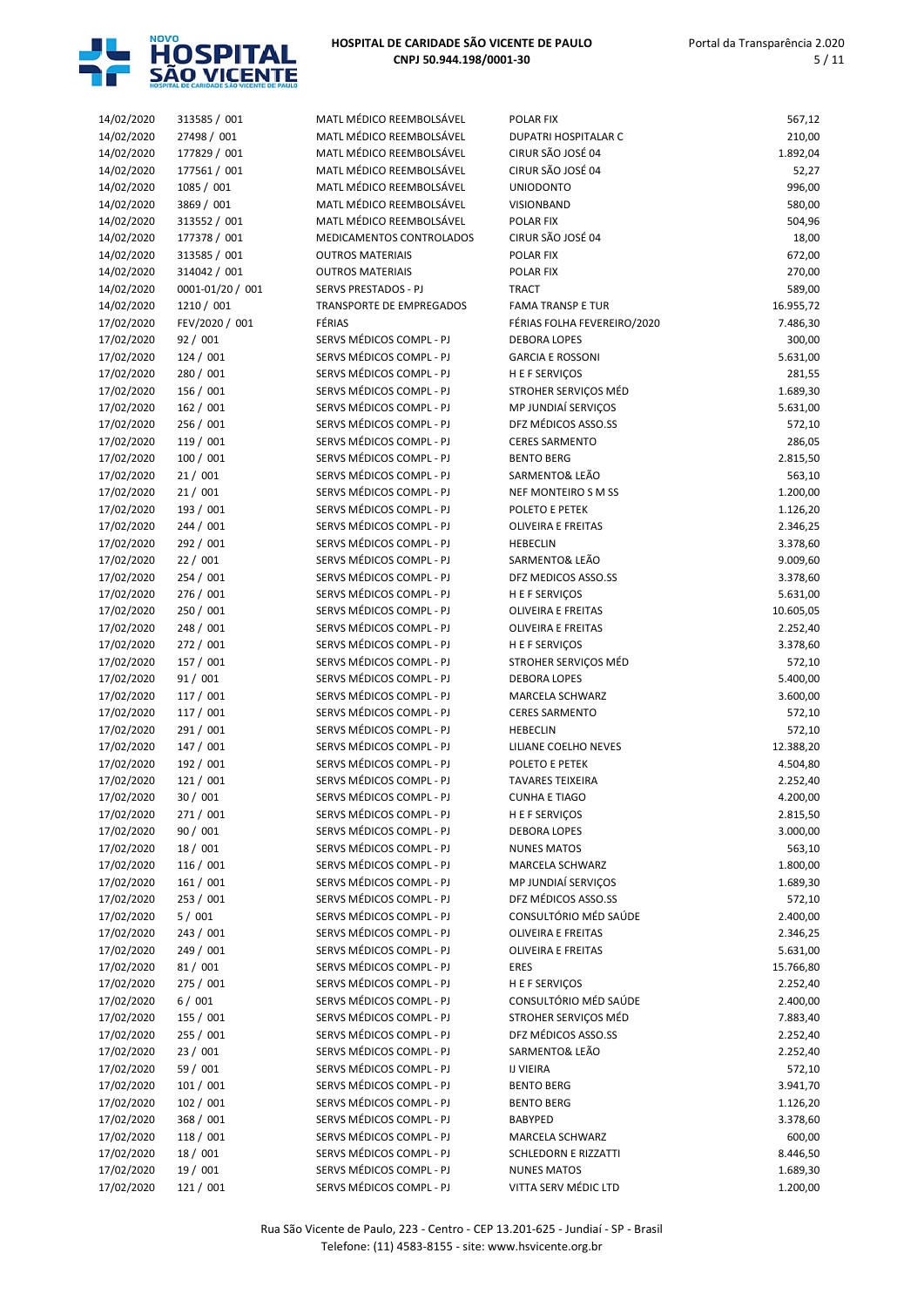

| 17/02/2020 | 273 / 001            | SERVS MÉDICOS COMPL - PJ            | H E F SERVIÇOS              | 10.135,80 |
|------------|----------------------|-------------------------------------|-----------------------------|-----------|
| 17/02/2020 | 118 / 001            | SERVS MÉDICOS COMPL - PJ            | <b>CERES SARMENTO</b>       | 572,10    |
| 17/02/2020 | 20/001               | SERVS MÉDICOS COMPL - PJ            | <b>NUNES MATOS</b>          | 7.883,40  |
| 17/02/2020 | 252 / 001            | SERVS MÉDICOS COMPL - PJ            | <b>OLIVEIRA E FREITAS</b>   | 286,05    |
| 17/02/2020 | 125 / 001            | SERVS MÉDICOS COMPL - PJ            | <b>GARCIA E ROSSONI</b>     | 1.126,20  |
| 17/02/2020 | 21/001               | SERVS MÉDICOS COMPL - PJ            | <b>NUNES MATOS</b>          | 3.003,20  |
| 17/02/2020 | 231 / 001            | SERVS MÉDICOS COMPL - PJ            | <b>CASSIO RIBEIRO COSTA</b> | 1.689,30  |
| 17/02/2020 | 278 / 001            | SERVS MÉDICOS COMPL - PJ            | H E F SERVIÇOS              | 563,10    |
| 17/02/2020 | 295 / 001            | SERVS MÉDICOS COMPL - PJ            | <b>HEBECLIN</b>             | 5.067,90  |
| 17/02/2020 | 251 / 001            | SERVS MÉDICOS COMPL - PJ            | <b>OLIVEIRA E FREITAS</b>   | 3.941,70  |
| 17/02/2020 | 2/001                | SERVS MÉDICOS COMPL - PJ            | ACPH SERVIÇOS MÉDICO        | 572,10    |
|            |                      |                                     |                             |           |
| 17/02/2020 | 257 / 001            | SERVS MÉDICOS COMPL - PJ            | DFZ MÉDICOS ASSO.SS         | 1.689,30  |
| 17/02/2020 | 1/001                | SERVS MÉDICOS COMPL - PJ            | ACPH SERVIÇOS MÉDICO        | 8.446,50  |
| 17/02/2020 | 247 / 001            | SERVS MÉDICOS COMPL - PJ            | <b>OLIVEIRA E FREITAS</b>   | 4.692,50  |
| 17/02/2020 | 90 / 001             | SERVS MÉDICOS COMPL - PJ            | <b>CLISIO SERVIÇOS MED</b>  | 572,10    |
| 17/02/2020 | 279 / 001            | SERVS MÉDICOS COMPL - PJ            | <b>HEFSERVICOS</b>          | 281,55    |
| 17/02/2020 | 156 / 001            | SERVS MÉDICOS COMPL - PJ            | ADALBERTO ZAULI S ME        | 2.252,40  |
| 17/02/2020 | 369 / 001            | SERVS MÉDICOS COMPL - PJ            | <b>BABYPED</b>              | 1.126,20  |
| 19/02/2020 | 34840 / 001          | <b>COMBUSTÍVEIS E LUBRIFICANTES</b> | <b>FAIRI GÁS</b>            | 237,00    |
| 19/02/2020 | 17190 / 001          | <b>DROGAS E MEDICAMENTOS</b>        | POLI MEDICAL                | 492,00    |
| 19/02/2020 | 75280 / 001          | DROGAS E MEDICAMENTOS               | SULMEDIC COM MED            | 233,50    |
| 19/02/2020 | 75286 / 001          | DROGAS E MEDICAMENTOS               | SULMEDIC COM MED            | 3.033,48  |
| 19/02/2020 | 1099 / 001           | MATL MÉDICO REEMBOLSÁVEL            | <b>UNIODONTO</b>            | 228,00    |
| 19/02/2020 | 1178889 / 001        | MATL MÉDICO REEMBOLSÁVEL            | CIRÚRGICA FERNANDES         | 700,00    |
| 19/02/2020 | 1176580 / 001        | MATL MÉDICO REEMBOLSÁVEL            | <b>CIRÚRGICA FERNANDES</b>  | 700,00    |
| 19/02/2020 | 1098 / 001           | MATL MÉDICO REEMBOLSÁVEL            | <b>UNIODONTO</b>            | 124,00    |
| 19/02/2020 | 75280 / 001          | MEDICAMENTOS CONTROLADOS            | SULMEDIC COM MÉD            | 862,56    |
| 19/02/2020 | 90 / 001             | <b>OUTROS MATERIAIS</b>             | LAR DOCE LAR                | 3.350,00  |
| 19/02/2020 | 20200212002459 / 001 | VALE REFEIÇÃO E ALIMENTAÇÃO         | VR                          | 9.859,08  |
| 19/02/2020 | 20200212002412 / 001 | VALE REFEIÇÃO E ALIMENTAÇÃO         | <b>VR</b>                   | 27.338,96 |
| 19/02/2020 | 20200212002422 / 001 | VALE REFEIÇÃO E ALIMENTAÇÃO         | <b>VR</b>                   | 8.962,80  |
| 19/02/2020 | JAN/2020 / 001       | VRS A REPASSAR-FOLHA                | MENSALIDADE SIND.SAÚDE      | 220,80    |
| 19/02/2020 | JAN/2020 / 001       | VRS A REPASSAR-FOLHA                | MENSALIDADE SIND.SAÚDE      | 993,60    |
| 19/02/2020 | JAN/2020 / 001       | VRS A REPASSAR-FOLHA                | MENSALIDADE SIND.SAÚDE      | 331,20    |
| 20/02/2020 | $D-286 / 001$        | <b>IMPOSTO FEDERAL</b>              | IRRF - P. JURÍDICA          | 54,00     |
| 20/02/2020 | $D-122 / 001$        | <b>IMPOSTO FEDERAL</b>              | IRRF - P. JURÍDICA          | 27,00     |
| 20/02/2020 | $D-112/001$          | <b>IMPOSTO FEDERAL</b>              | PIS/COFINS/CSLL             | 83,70     |
| 20/02/2020 | $D-4/001$            | <b>IMPOSTO FEDERAL</b>              | IRRF - P. JURÍDICA          | 15,75     |
| 20/02/2020 | $D-235 / 001$        | <b>IMPOSTO FEDERAL</b>              | IRRF - P. JURÍDICA          | 162,00    |
| 20/02/2020 | D-265 / 001          | <b>IMPOSTO FEDERAL</b>              | PIS/COFINS/CSLL             | 195,30    |
| 20/02/2020 | $D-262 / 001$        | <b>IMPOSTO FEDERAL</b>              | IRRF - P. JURÍDICA          | 75,00     |
| 20/02/2020 | $D-238 / 001$        | <b>IMPOSTO FEDERAL</b>              | PIS/COFINS/CSLL             | 13,95     |
| 20/02/2020 | $D-169/001$          | <b>IMPOSTO FEDERAL</b>              | PIS/COFINS/CSLL             | 634,73    |
| 20/02/2020 | D-73 / 001           | <b>IMPOSTO FEDERAL</b>              | PIS/COFINS/CSLL             | 48,83     |
| 20/02/2020 | $D-267/001$          | <b>IMPOSTO FEDERAL</b>              | IRRF - P. JURÍDICA          | 4,50      |
| 20/02/2020 | $D-65/001$           | <b>IMPOSTO FEDERAL</b>              | PIS/COFINS/CSLL             | 439,43    |
| 20/02/2020 | $D-203 / 001$        | <b>IMPOSTO FEDERAL</b>              | PIS/COFINS/CSLL             | 48,83     |
| 20/02/2020 | $D-24/001$           | <b>IMPOSTO FEDERAL</b>              | PIS/COFINS/CSLL             | 48,83     |
| 20/02/2020 | $D-271/001$          | <b>IMPOSTO FEDERAL</b>              | PIS/COFINS/CSLL             | 195,30    |
| 20/02/2020 | $D-197/001$          | <b>IMPOSTO FEDERAL</b>              | IRRF - P. JURÍDICA          | 47,25     |
|            |                      | <b>IMPOSTO FEDERAL</b>              |                             |           |
| 20/02/2020 | $D-286 / 001$        |                                     | PIS/COFINS/CSLL             | 167,40    |
| 20/02/2020 | $D-267/001$          | <b>IMPOSTO FEDERAL</b>              | PIS/COFINS/CSLL             | 13,95     |
| 20/02/2020 | $D-104/001$          | <b>IMPOSTO FEDERAL</b>              | IRRF - P. JURÍDICA          | 7,87      |
| 20/02/2020 | $D-149/001$          | <b>IMPOSTO FEDERAL</b>              | PIS/COFINS/CSLL             | 111,60    |
| 20/02/2020 | $D-91/001$           | <b>IMPOSTO FEDERAL</b>              | IRRF - P. JURÍDICA          | 15,75     |
| 20/02/2020 | $D-99/001$           | <b>IMPOSTO FEDERAL</b>              | PIS/COFINS/CSLL             | 390,60    |
| 20/02/2020 | $D-89/001$           | <b>IMPOSTO FEDERAL</b>              | PIS/COFINS/CSLL             | 146,48    |
| 20/02/2020 | $D-273 / 001$        | <b>IMPOSTO FEDERAL</b>              | PIS/COFINS/CSLL             | 48,83     |
| 20/02/2020 | $D-208/001$          | <b>IMPOSTO FEDERAL</b>              | IRRF - P. JURÍDICA          | 15,75     |
| 20/02/2020 | $D-68/001$           | <b>IMPOSTO FEDERAL</b>              | PIS/COFINS/CSLL             | 48,83     |
| 20/02/2020 | $D-114/001$          | <b>IMPOSTO FEDERAL</b>              | PIS/COFINS/CSLL             | 48,83     |
| 20/02/2020 | $D-12/001$           | <b>IMPOSTO FEDERAL</b>              | PIS/COFINS/CSLL             | 73,24     |
| 20/02/2020 | $D-144 / 001$        | <b>IMPOSTO FEDERAL</b>              | PIS/COFINS/CSLL             | 97,65     |
| 20/02/2020 | D-378 / 001          | <b>IMPOSTO FEDERAL</b>              | PIS/COFINS/CSLL             | 48,82     |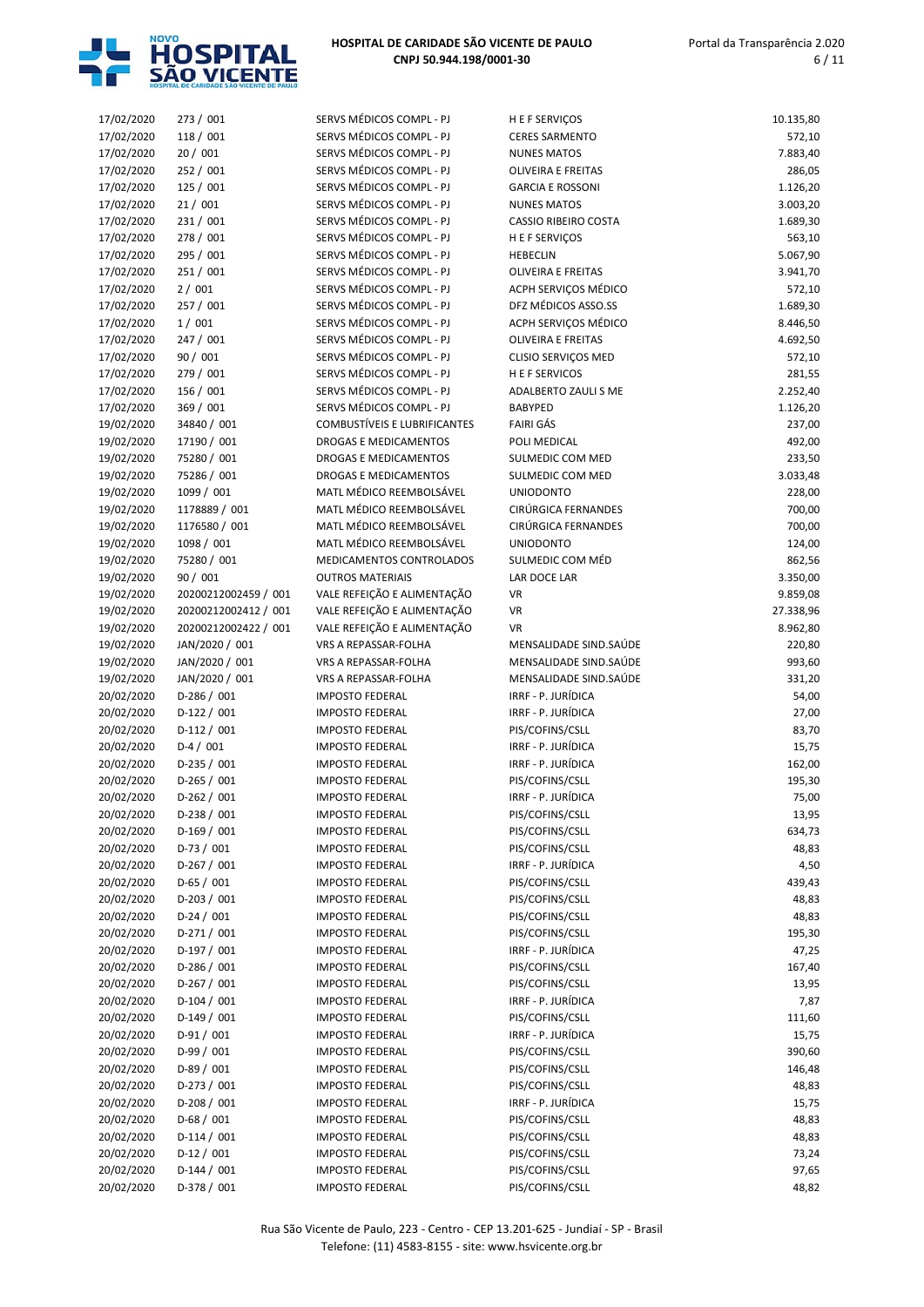

| 20/02/2020 | $D-230 / 001$ | <b>IMPOSTO FEDERAL</b> | IRRF - P. JURÍDICA              | 37,50    |
|------------|---------------|------------------------|---------------------------------|----------|
| 20/02/2020 | $D-237/001$   | <b>IMPOSTO FEDERAL</b> | PIS/COFINS/CSLL                 | 139,50   |
|            |               |                        |                                 |          |
| 20/02/2020 | $D-237/001$   | <b>IMPOSTO FEDERAL</b> | IRRF - P. JURÍDICA              | 45,00    |
| 20/02/2020 | $D-265/001$   | <b>IMPOSTO FEDERAL</b> | IRRF - P. JURÍDICA              | 63,00    |
| 20/02/2020 | $D-250/001$   | <b>IMPOSTO FEDERAL</b> | PIS/COFINS/CSLL                 | 167,40   |
| 20/02/2020 | $D-194/001$   | <b>IMPOSTO FEDERAL</b> | PIS/COFINS/CSLL                 | 97,65    |
| 20/02/2020 | $D-278/001$   | <b>IMPOSTO FEDERAL</b> | IRRF - P. JURÍDICA              | 94,50    |
| 20/02/2020 | $D-101/001$   | <b>IMPOSTO FEDERAL</b> | IRRF - P. JURÍDICA              | 118,13   |
| 20/02/2020 | $D-15/001$    | <b>IMPOSTO FEDERAL</b> | PIS/COFINS/CSLL                 | 48,83    |
| 20/02/2020 | $D-15/001$    | <b>IMPOSTO FEDERAL</b> | IRRF - P. JURÍDICA              | 135,00   |
| 20/02/2020 | $D-98/001$    | <b>IMPOSTO FEDERAL</b> | IRRF - P. JURÍDICA              | 47,25    |
| 20/02/2020 | $D-149/001$   | <b>IMPOSTO FEDERAL</b> | IRRF - P. JURÍDICA              | 36,00    |
|            |               |                        |                                 |          |
| 20/02/2020 | $D-262 / 001$ | <b>IMPOSTO FEDERAL</b> | PIS/COFINS/CSLL                 | 232,50   |
| 20/02/2020 | $D-122 / 001$ | <b>IMPOSTO FEDERAL</b> | PIS/COFINS/CSLL                 | 334,80   |
| 20/02/2020 | $D-91/001$    | <b>IMPOSTO FEDERAL</b> | PIS/COFINS/CSLL                 | 48,83    |
| 20/02/2020 | $D-172/001$   | <b>IMPOSTO FEDERAL</b> | IRRF - P. JURÍDICA              | 283,50   |
| 20/02/2020 | $D-145/001$   | <b>IMPOSTO FEDERAL</b> | IRRF - P. JURÍDICA              | 47,25    |
| 20/02/2020 | $D-382 / 001$ | <b>IMPOSTO FEDERAL</b> | IRRF - P. JURÍDICA              | 31,50    |
| 20/02/2020 | $D-68/001$    | <b>IMPOSTO FEDERAL</b> | IRRF - P. JURÍDICA              | 126,00   |
| 20/02/2020 | $D-230 / 001$ | <b>IMPOSTO FEDERAL</b> | PIS/COFINS/CSLL                 | 116,25   |
| 20/02/2020 | $D-235 / 001$ | <b>IMPOSTO FEDERAL</b> | PIS/COFINS/CSLL                 | 502,20   |
|            | D-158 / 001   | <b>IMPOSTO FEDERAL</b> |                                 |          |
| 20/02/2020 |               |                        | PIS/COFINS/CSLL                 | 306,90   |
| 20/02/2020 | D-158 / 001   | <b>IMPOSTO FEDERAL</b> | IRRF - P. JURÍDICA              | 99,00    |
| 20/02/2020 | $D-250/001$   | <b>IMPOSTO FEDERAL</b> | IRRF - P. JURÍDICA              | 54,00    |
| 20/02/2020 | $D-15/001$    | <b>IMPOSTO FEDERAL</b> | PIS/COFINS/CSLL                 | 418,50   |
| 20/02/2020 | $D-207/001$   | <b>IMPOSTO FEDERAL</b> | PIS/COFINS/CSLL                 | 27,90    |
| 20/02/2020 | $D-122 / 001$ | <b>IMPOSTO FEDERAL</b> | IRRF - P. JURÍDICA              | 108,00   |
| 20/02/2020 | $D-53 / 001$  | <b>IMPOSTO FEDERAL</b> | PIS/COFINS/CSLL                 | 97,65    |
| 20/02/2020 | $D-3/001$     | <b>IMPOSTO FEDERAL</b> | IRRF - P. JURÍDICA              | 176,25   |
| 20/02/2020 | $D-117/001$   | <b>IMPOSTO FEDERAL</b> | PIS/COFINS/CSLL                 | 1.790,25 |
| 20/02/2020 | D-20019 / 001 | <b>IMPOSTO FEDERAL</b> | PIS/COFINS/CSLL                 | 146,48   |
|            |               |                        |                                 |          |
| 20/02/2020 | $D-51/001$    | <b>IMPOSTO FEDERAL</b> | PIS/COFINS/CSLL                 | 60,45    |
| 20/02/2020 | $D-24/001$    | <b>IMPOSTO FEDERAL</b> | IRRF - P. JURÍDICA              | 37,50    |
| 20/02/2020 | $D-145/001$   | <b>IMPOSTO FEDERAL</b> | IRRF - P. JURÍDICA              | 94,50    |
| 20/02/2020 | $D-51/001$    | <b>IMPOSTO FEDERAL</b> | IRRF - P. JURÍDICA              | 264,00   |
| 20/02/2020 | D-48211 / 001 | <b>IMPOSTO FEDERAL</b> | PIS/COFINS/CSLL                 | 13,95    |
| 20/02/2020 | $D-100 / 001$ | <b>IMPOSTO FEDERAL</b> | PIS/COFINS/CSLL                 | 30,23    |
| 20/02/2020 | $D-119/001$   | <b>IMPOSTO FEDERAL</b> | IRRF - P. JURÍDICA              | 27,00    |
| 20/02/2020 | $D-28/001$    | <b>IMPOSTO FEDERAL</b> | IRRF - P. JURÍDICA              | 18,00    |
| 20/02/2020 | $D-82/001$    | <b>IMPOSTO FEDERAL</b> | IRRF - P. JURÍDICA              | 51,00    |
| 20/02/2020 | $D-25/001$    | <b>IMPOSTO FEDERAL</b> | PIS/COFINS/CSLL                 | 902,10   |
| 20/02/2020 | $D-195/001$   | <b>IMPOSTO FEDERAL</b> | PIS/COFINS/CSLL                 | 1.799,55 |
|            |               |                        |                                 |          |
| 20/02/2020 | D-274 / 001   | <b>IMPOSTO FEDERAL</b> | PIS/COFINS/CSLL                 | 181,35   |
| 20/02/2020 | $D-520/001$   | <b>IMPOSTO FEDERAL</b> | PIS/COFINS/CSLL                 | 188,33   |
| 20/02/2020 | D-432 / 001   | <b>IMPOSTO FEDERAL</b> | IRRF - P. JURÍDICA              | 78,00    |
| 20/02/2020 | D-48389 / 001 | <b>IMPOSTO FEDERAL</b> | IRRF - P. JURÍDICA              | 12,00    |
| 20/02/2020 | $D-77/001$    | <b>IMPOSTO FEDERAL</b> | PIS/COFINS/CSLL                 | 51,15    |
| 20/02/2020 | $D-97/001$    | <b>IMPOSTO FEDERAL</b> | IRRF - P. JURÍDICA              | 24,75    |
| 20/02/2020 | $D-17/001$    | <b>IMPOSTO FEDERAL</b> | IRRF - P. JURÍDICA              | 9,75     |
| 20/02/2020 | $D-2 / 001$   | <b>IMPOSTO FEDERAL</b> | IRRF - P. JURÍDICA              | 16,50    |
| 20/02/2020 | D-1176 / 001  | <b>IMPOSTO FEDERAL</b> | INSS - P. JURÍDICA (INCIDÊNCIA) | 593,88   |
| 20/02/2020 | D-102 / 001   | <b>IMPOSTO FEDERAL</b> | IRRF - P. JURÍDICA              | 256,50   |
|            |               |                        |                                 |          |
| 20/02/2020 | $D-61/001$    | <b>IMPOSTO FEDERAL</b> | IRRF - P. JURÍDICA              | 19,50    |
| 20/02/2020 | D-277 / 001   | <b>IMPOSTO FEDERAL</b> | IRRF - P. JURÍDICA              | 39,00    |
| 20/02/2020 | $D-118/001$   | <b>IMPOSTO FEDERAL</b> | IRRF - P. JURÍDICA              | 114,00   |
| 20/02/2020 | $D-18/001$    | <b>IMPOSTO FEDERAL</b> | IRRF - P. JURÍDICA              | 19,50    |
| 20/02/2020 | D-48389 / 001 | <b>IMPOSTO FEDERAL</b> | PIS/COFINS/CSLL                 | 37,20    |
| 20/02/2020 | $D-89/001$    | <b>IMPOSTO FEDERAL</b> | IRRF - P. JURÍDICA              | 19,50    |
| 20/02/2020 | D-48211 / 001 | <b>IMPOSTO FEDERAL</b> | IRRF - P. JURÍDICA              | 4,50     |
| 20/02/2020 | $D-369/001$   | <b>IMPOSTO FEDERAL</b> | PIS/COFINS/CSLL                 | 120,90   |
| 20/02/2020 | $D-194/001$   | <b>IMPOSTO FEDERAL</b> | PIS/COFINS/CSLL                 | 241,80   |
| 20/02/2020 | $D-72/001$    | <b>IMPOSTO FEDERAL</b> | PIS/COFINS/CSLL                 | 358,05   |
|            |               |                        |                                 |          |
| 20/02/2020 | $D-107/001$   | <b>IMPOSTO FEDERAL</b> | PIS/COFINS/CSLL                 | 418,50   |
| 20/02/2020 | $D-11/001$    | <b>IMPOSTO FEDERAL</b> | PIS/COFINS/CSLL                 | 213,90   |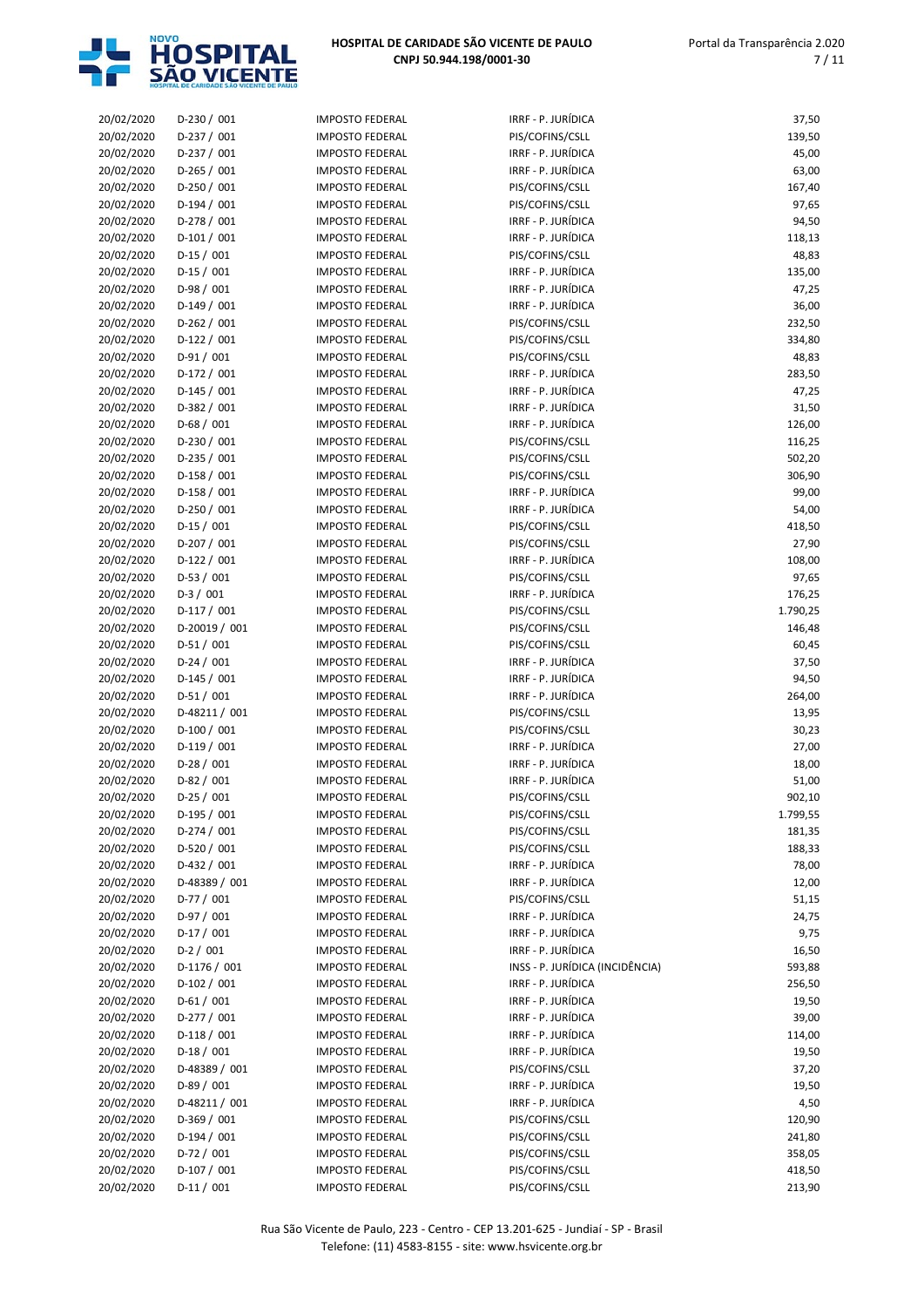

| 20/02/2020               | $D-143 / 001$             | <b>IMPOSTO FEDERAL</b> | PIS/COFINS/CSLL      | 318,53         |
|--------------------------|---------------------------|------------------------|----------------------|----------------|
| 20/02/2020               | $D-107/001$               | <b>IMPOSTO FEDERAL</b> | PIS/COFINS/CSLL      | 162,75         |
| 20/02/2020               | $D-18/001$                | <b>IMPOSTO FEDERAL</b> | PIS/COFINS/CSLL      | 181,35         |
| 20/02/2020               | $D-126/001$               | <b>IMPOSTO FEDERAL</b> | IRRF - P. JURÍDICA   | 756,00         |
| 20/02/2020               | D-109 / 001               | <b>IMPOSTO FEDERAL</b> | IRRF - P. JURÍDICA   | 33,00          |
| 20/02/2020               | D-76 / 001                | <b>IMPOSTO FEDERAL</b> | IRRF - P. JURÍDICA   | 157,50         |
| 20/02/2020               | $D-132 / 001$             | <b>IMPOSTO FEDERAL</b> | IRRF - P. JURÍDICA   | 19,50          |
| 20/02/2020               | $D-20/001$                | <b>IMPOSTO FEDERAL</b> | PIS/COFINS/CSLL      | 30,23          |
| 20/02/2020               | $D-423 / 001$             | <b>IMPOSTO FEDERAL</b> | PIS/COFINS/CSLL      | 362,70         |
| 20/02/2020               | $D-30/001$                | <b>IMPOSTO FEDERAL</b> | PIS/COFINS/CSLL      | 60,45          |
| 20/02/2020               | $D-18/001$                | <b>IMPOSTO FEDERAL</b> | PIS/COFINS/CSLL      | 60,45          |
| 20/02/2020               | $D-55/001$                | <b>IMPOSTO FEDERAL</b> | IRRF - P. JURÍDICA   | 66,75          |
| 20/02/2020               | $D-121/001$               | <b>IMPOSTO FEDERAL</b> | PIS/COFINS/CSLL      | 537,08         |
| 20/02/2020               | $D-16/001$                | <b>IMPOSTO FEDERAL</b> | PIS/COFINS/CSLL      | 60,45          |
| 20/02/2020               | $D-192/001$               | <b>IMPOSTO FEDERAL</b> | IRRF - P. JURÍDICA   | 249,75         |
| 20/02/2020               | $D-26/001$                | <b>IMPOSTO FEDERAL</b> | IRRF - P. JURÍDICA   | 354,75         |
| 20/02/2020               | $D-123 / 001$             | <b>IMPOSTO FEDERAL</b> | IRRF - P. JURÍDICA   | 206,25         |
| 20/02/2020               | $D-53/001$                | <b>IMPOSTO FEDERAL</b> | IRRF - P. JURÍDICA   | 19,50          |
| 20/02/2020               | $D-133 / 001$             | <b>IMPOSTO FEDERAL</b> | IRRF - P. JURÍDICA   | 9,75           |
| 20/02/2020               | $D-104/001$               | <b>IMPOSTO FEDERAL</b> | IRRF - P. JURÍDICA   | 19,50          |
| 20/02/2020               | $D-101/001$               | <b>IMPOSTO FEDERAL</b> | PIS/COFINS/CSLL      | 776,55         |
| 20/02/2020               | $D-128/001$               | <b>IMPOSTO FEDERAL</b> | PIS/COFINS/CSLL      | 60,45          |
| 20/02/2020               | $D-59/001$                | <b>IMPOSTO FEDERAL</b> | PIS/COFINS/CSLL      | 120,90         |
| 20/02/2020               | $D-25/001$                | <b>IMPOSTO FEDERAL</b> | IRRF - P. JURÍDICA   | 66,00          |
| 20/02/2020               | $D-132 / 001$             | <b>IMPOSTO FEDERAL</b> | IRRF - P. JURÍDICA   | 82,50          |
| 20/02/2020               | $D-89/001$                | <b>IMPOSTO FEDERAL</b> | PIS/COFINS/CSLL      | 60,45          |
| 20/02/2020               | $D-16/001$                | <b>IMPOSTO FEDERAL</b> | PIS/COFINS/CSLL      | 255,75         |
| 20/02/2020               | $D-49/001$                | <b>IMPOSTO FEDERAL</b> | PIS/COFINS/CSLL      | 818,41         |
| 20/02/2020               | $D-88/001$                | <b>IMPOSTO FEDERAL</b> | PIS/COFINS/CSLL      | 102,30         |
| 20/02/2020               | $D-107/001$               | <b>IMPOSTO FEDERAL</b> | PIS/COFINS/CSLL      | 30,23          |
| 20/02/2020               | D-189 / 001               | <b>IMPOSTO FEDERAL</b> | PIS/COFINS/CSLL      | 585,90         |
| 20/02/2020               | $D-131/001$               | <b>IMPOSTO FEDERAL</b> | PIS/COFINS/CSLL      | 306,90         |
| 20/02/2020               | $D-116/001$               | <b>IMPOSTO FEDERAL</b> | PIS/COFINS/CSLL      | 237,15         |
| 20/02/2020               | $D-109/001$               | <b>IMPOSTO FEDERAL</b> | PIS/COFINS/CSLL      | 83,70          |
| 20/02/2020               | $D-13/001$                | <b>IMPOSTO FEDERAL</b> | PIS/COFINS/CSLL      | 223,20         |
| 20/02/2020               | $D-198/001$               | <b>IMPOSTO FEDERAL</b> | IRRF - P. JURÍDICA   | 58,50          |
| 20/02/2020               | $D-201/001$               | <b>IMPOSTO FEDERAL</b> | IRRF - P. JURÍDICA   | 587,25         |
| 20/02/2020               | D-437 / 001               | <b>IMPOSTO FEDERAL</b> | IRRF - P. JURÍDICA   | 19,50          |
|                          |                           | <b>IMPOSTO FEDERAL</b> | IRRF - P. JURÍDICA   |                |
| 20/02/2020<br>20/02/2020 | $D-228/001$               | <b>IMPOSTO FEDERAL</b> | IRRF - P. JURÍDICA   | 37,50          |
| 20/02/2020               | $D-146/001$<br>$D-19/001$ | <b>IMPOSTO FEDERAL</b> | PIS/COFINS/CSLL      | 15,75<br>48,83 |
|                          | $D-110/001$               |                        |                      |                |
| 20/02/2020               |                           | <b>IMPOSTO FEDERAL</b> | IRRF - P. JURÍDICA   | 31,50<br>15,75 |
| 20/02/2020               | $D-54/001$                | <b>IMPOSTO FEDERAL</b> | IRRF - P. JURÍDICA   |                |
| 20/02/2020               | $D-536 / 001$             | <b>IMPOSTO FEDERAL</b> | IRRF - P. JURÍDICA   | 70,88          |
| 20/02/2020               | $D-145/001$               | <b>IMPOSTO FEDERAL</b> | IRRF - P. JURÍDICA   | 81,00          |
| 20/02/2020               | $D-264/001$               | <b>IMPOSTO FEDERAL</b> | IRRF - P. JURÍDICA   | 45,00          |
| 20/02/2020               | $D-261/001$               | <b>IMPOSTO FEDERAL</b> | IRRF - P. JURÍDICA   | 72,00          |
| 20/02/2020               | $D-14/001$                | <b>IMPOSTO FEDERAL</b> | IRRF - P. JURÍDICA   | 9,00           |
| 20/02/2020               | $D-111/001$               | <b>IMPOSTO FEDERAL</b> | PIS/COFINS/CSLL      | 83,70          |
| 20/02/2020               | $D-17/001$                | <b>IMPOSTO FEDERAL</b> | PIS/COFINS/CSLL      | 146,48         |
| 20/02/2020               | $D-07/12/001$             | <b>IMPOSTO FEDERAL</b> | ALUGUÉIS E ROYALTIES | 385,40         |
| 20/02/2020               | $D-100 / 001$             | <b>IMPOSTO FEDERAL</b> | IRRF - P. JURÍDICA   | 63,00          |
| 20/02/2020               | $D-103 / 001$             | <b>IMPOSTO FEDERAL</b> | IRRF - P. JURÍDICA   | 31,50          |
| 20/02/2020               | $D-186/001$               | <b>IMPOSTO FEDERAL</b> | PIS/COFINS/CSLL      | 362,70         |
| 20/02/2020               | $D-231/001$               | <b>IMPOSTO FEDERAL</b> | IRRF - P. JURÍDICA   | 108,00         |
| 20/02/2020               | $D-145/001$               | <b>IMPOSTO FEDERAL</b> | PIS/COFINS/CSLL      | 251,10         |
| 20/02/2020               | $D-78/001$                | <b>IMPOSTO FEDERAL</b> | PIS/COFINS/CSLL      | 530,10         |
| 20/02/2020               | $D-115/001$               | <b>IMPOSTO FEDERAL</b> | PIS/COFINS/CSLL      | 317,36         |
| 20/02/2020               | $D-14/001$                | <b>IMPOSTO FEDERAL</b> | PIS/COFINS/CSLL      | 27,90          |
| 20/02/2020               | D-48 / 001                | <b>IMPOSTO FEDERAL</b> | PIS/COFINS/CSLL      | 48,83          |
| 20/02/2020               | $D-35/001$                | <b>IMPOSTO FEDERAL</b> | PIS/COFINS/CSLL      | 122,06         |
| 20/02/2020               | $D-108/001$               | <b>IMPOSTO FEDERAL</b> | PIS/COFINS/CSLL      | 146,48         |
| 20/02/2020               | $D-521/001$               | <b>IMPOSTO FEDERAL</b> | PIS/COFINS/CSLL      | 195,30         |
| 20/02/2020               | $D-16/001$                | <b>IMPOSTO FEDERAL</b> | PIS/COFINS/CSLL      | 48,83          |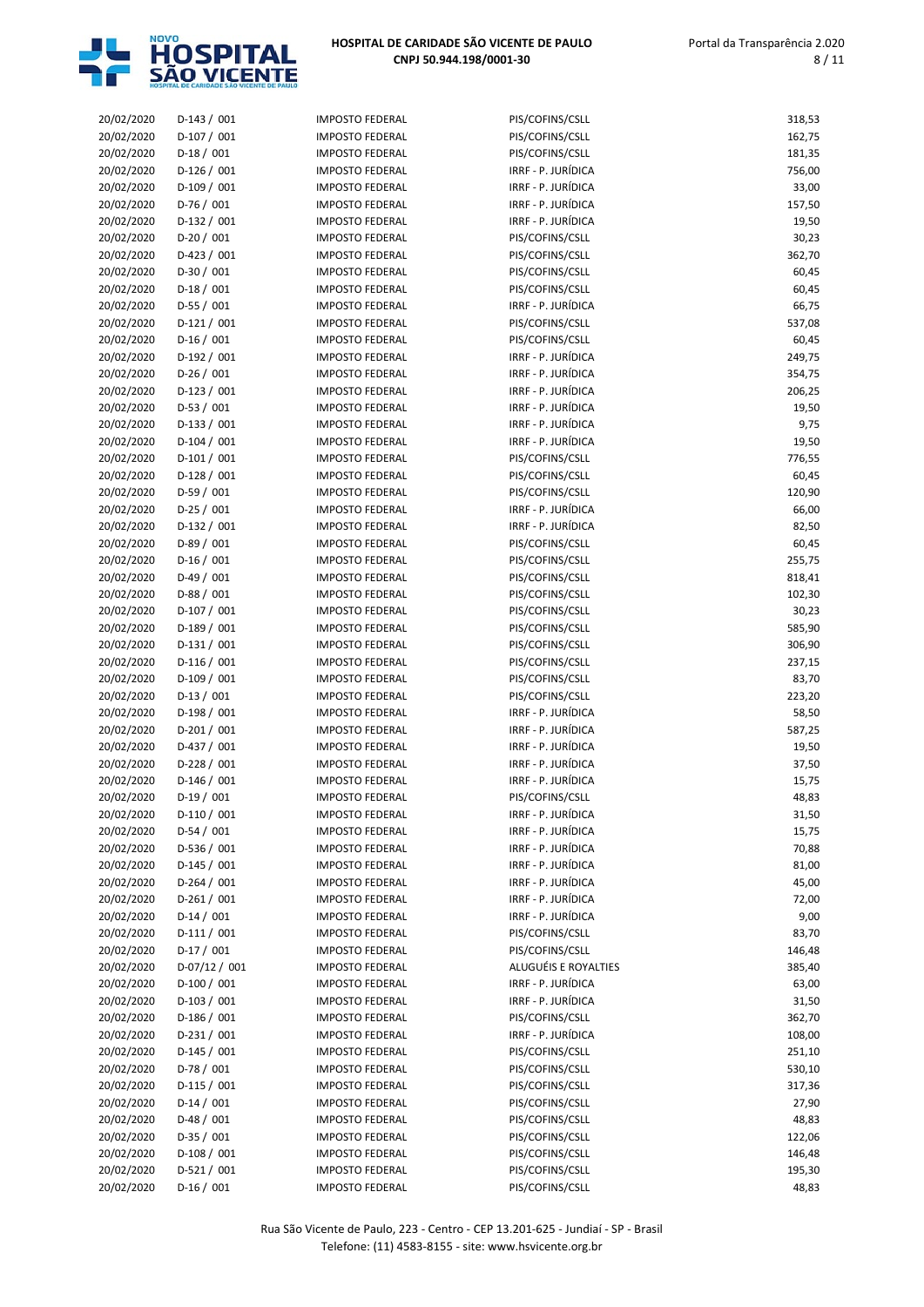

| 20/02/2020 | $D-142 / 001$ | <b>IMPOSTO FEDERAL</b> | PIS/COFINS/CSLL    | 24,41  |
|------------|---------------|------------------------|--------------------|--------|
| 20/02/2020 | $D-117/001$   | <b>IMPOSTO FEDERAL</b> | PIS/COFINS/CSLL    | 122,06 |
| 20/02/2020 | $D-3/001$     | <b>IMPOSTO FEDERAL</b> | PIS/COFINS/CSLL    | 146,48 |
| 20/02/2020 | $D-119/001$   | <b>IMPOSTO FEDERAL</b> | PIS/COFINS/CSLL    | 55,80  |
| 20/02/2020 | $D-152/001$   | <b>IMPOSTO FEDERAL</b> | PIS/COFINS/CSLL    | 306,90 |
| 20/02/2020 | $D-186/001$   | <b>IMPOSTO FEDERAL</b> | IRRF - P. JURÍDICA | 117,00 |
| 20/02/2020 | $D-156/001$   | <b>IMPOSTO FEDERAL</b> | PIS/COFINS/CSLL    | 55,80  |
| 20/02/2020 | $D-156/001$   | <b>IMPOSTO FEDERAL</b> | IRRF - P. JURÍDICA | 18,00  |
| 20/02/2020 | $D-264/001$   | <b>IMPOSTO FEDERAL</b> | PIS/COFINS/CSLL    | 139,50 |
| 20/02/2020 | $D-228/001$   | <b>IMPOSTO FEDERAL</b> | PIS/COFINS/CSLL    | 116,25 |
| 20/02/2020 | $D-241/001$   | <b>IMPOSTO FEDERAL</b> | PIS/COFINS/CSLL    | 13,95  |
| 20/02/2020 | $D-29/001$    | <b>IMPOSTO FEDERAL</b> | IRRF - P. JURÍDICA | 31,50  |
| 20/02/2020 | $D-119/001$   | <b>IMPOSTO FEDERAL</b> | IRRF - P. JURÍDICA | 18,00  |
| 20/02/2020 | $D-152/001$   | <b>IMPOSTO FEDERAL</b> | IRRF - P. JURÍDICA | 99,00  |
| 20/02/2020 | D-93 / 001    | <b>IMPOSTO FEDERAL</b> | IRRF - P. JURÍDICA | 23,63  |
| 20/02/2020 | $D-202 / 001$ | <b>IMPOSTO FEDERAL</b> | PIS/COFINS/CSLL    | 195,30 |
| 20/02/2020 | $D-52/001$    | <b>IMPOSTO FEDERAL</b> | PIS/COFINS/CSLL    | 439,43 |
| 20/02/2020 | $D-124 / 001$ | <b>IMPOSTO FEDERAL</b> | IRRF - P. JURÍDICA | 55,13  |
| 20/02/2020 | $D-54/001$    | <b>IMPOSTO FEDERAL</b> | IRRF - P. JURÍDICA | 165,38 |
| 20/02/2020 | D-209 / 001   | <b>IMPOSTO FEDERAL</b> | IRRF - P. JURÍDICA | 78,75  |
| 20/02/2020 | $D-74/001$    | <b>IMPOSTO FEDERAL</b> | IRRF - P. JURÍDICA | 15,75  |
| 20/02/2020 | $D-37/001$    | <b>IMPOSTO FEDERAL</b> | IRRF - P. JURÍDICA | 31,50  |
| 20/02/2020 | D-232 / 001   | <b>IMPOSTO FEDERAL</b> | IRRF - P. JURÍDICA | 18,00  |
| 20/02/2020 | $D-231/001$   | <b>IMPOSTO FEDERAL</b> | PIS/COFINS/CSLL    | 334,80 |
| 20/02/2020 | $D-79/001$    | <b>IMPOSTO FEDERAL</b> | PIS/COFINS/CSLL    | 13,95  |
| 20/02/2020 | $D-98/001$    | <b>IMPOSTO FEDERAL</b> | PIS/COFINS/CSLL    | 170,89 |
| 20/02/2020 | $D-121/001$   | <b>IMPOSTO FEDERAL</b> | IRRF - P. JURÍDICA | 27,00  |
| 20/02/2020 | $D-78/001$    | <b>IMPOSTO FEDERAL</b> | IRRF - P. JURÍDICA | 171,00 |
| 20/02/2020 | D-232 / 001   | <b>IMPOSTO FEDERAL</b> | PIS/COFINS/CSLL    | 55,80  |
| 20/02/2020 | $D-3/001$     | <b>IMPOSTO FEDERAL</b> | IRRF - P. JURÍDICA | 39,38  |
| 20/02/2020 | $D-261/001$   | <b>IMPOSTO FEDERAL</b> | PIS/COFINS/CSLL    | 223,20 |
| 20/02/2020 | $D-143 / 001$ | <b>IMPOSTO FEDERAL</b> | PIS/COFINS/CSLL    | 48,83  |
| 20/02/2020 | $D-239/001$   | <b>IMPOSTO FEDERAL</b> | PIS/COFINS/CSLL    | 27,90  |
| 20/02/2020 | $D-268/001$   | <b>IMPOSTO FEDERAL</b> | IRRF - P. JURÍDICA | 4,50   |
| 20/02/2020 | D-20020 / 001 | <b>IMPOSTO FEDERAL</b> | PIS/COFINS/CSLL    | 48,83  |
| 20/02/2020 | $D-66/001$    | <b>IMPOSTO FEDERAL</b> | PIS/COFINS/CSLL    | 195,30 |
| 20/02/2020 | $D-284 / 001$ | <b>IMPOSTO FEDERAL</b> | PIS/COFINS/CSLL    | 251,10 |
| 20/02/2020 | $D-152/001$   | <b>IMPOSTO FEDERAL</b> | IRRF - P. JURÍDICA | 27,00  |
| 20/02/2020 | $D-17/001$    | <b>IMPOSTO FEDERAL</b> | IRRF - P. JURÍDICA | 36,00  |
| 20/02/2020 | $D-15/001$    | <b>IMPOSTO FEDERAL</b> | PIS/COFINS/CSLL    | 13,95  |
| 20/02/2020 | D-98 / 001    | <b>IMPOSTO FEDERAL</b> | PIS/COFINS/CSLL    | 74,40  |
|            |               |                        |                    |        |
| 20/02/2020 | $D-18/001$    | <b>IMPOSTO FEDERAL</b> | IRRF - P. JURÍDICA | 4,50   |
| 20/02/2020 | $D-18/001$    | <b>IMPOSTO FEDERAL</b> | PIS/COFINS/CSLL    | 13,95  |
| 20/02/2020 | $D-18/001$    | <b>IMPOSTO FEDERAL</b> | PIS/COFINS/CSLL    | 732,38 |
| 20/02/2020 | $D-233 / 001$ | <b>IMPOSTO FEDERAL</b> | PIS/COFINS/CSLL    | 167,40 |
| 20/02/2020 | $D-263/001$   | <b>IMPOSTO FEDERAL</b> | PIS/COFINS/CSLL    | 362,70 |
| 20/02/2020 | $D-227/001$   | <b>IMPOSTO FEDERAL</b> | PIS/COFINS/CSLL    | 139,50 |
| 20/02/2020 | D-229 / 001   | <b>IMPOSTO FEDERAL</b> | IRRF - P. JURÍDICA | 75,00  |
| 20/02/2020 | $D-16/001$    | <b>IMPOSTO FEDERAL</b> | PIS/COFINS/CSLL    | 199,95 |
| 20/02/2020 | D-20021 / 001 | <b>IMPOSTO FEDERAL</b> | IRRF - P. JURÍDICA | 15,75  |
| 20/02/2020 | D-67 / 001    | <b>IMPOSTO FEDERAL</b> | IRRF - P. JURÍDICA | 78,75  |
| 20/02/2020 | D-263 / 001   | <b>IMPOSTO FEDERAL</b> | IRRF - P. JURÍDICA | 117,00 |
| 20/02/2020 | $D-251/001$   | <b>IMPOSTO FEDERAL</b> | PIS/COFINS/CSLL    | 223,20 |
| 20/02/2020 | $D-13/001$    | <b>IMPOSTO FEDERAL</b> | IRRF - P. JURÍDICA | 126,00 |
| 20/02/2020 | $D-268/001$   | <b>IMPOSTO FEDERAL</b> | PIS/COFINS/CSLL    | 13,95  |
| 20/02/2020 | D-98 / 001    | <b>IMPOSTO FEDERAL</b> | IRRF - P. JURÍDICA | 24,00  |
| 20/02/2020 | D-190 / 001   | <b>IMPOSTO FEDERAL</b> | PIS/COFINS/CSLL    | 195,30 |
| 20/02/2020 | D-522 / 001   | <b>IMPOSTO FEDERAL</b> | PIS/COFINS/CSLL    | 463,84 |
| 20/02/2020 | $D-14/001$    | <b>IMPOSTO FEDERAL</b> | PIS/COFINS/CSLL    | 292,95 |
| 20/02/2020 | $D-365/001$   | <b>IMPOSTO FEDERAL</b> | PIS/COFINS/CSLL    | 83,70  |
| 20/02/2020 | $D-123/001$   | <b>IMPOSTO FEDERAL</b> | IRRF - P. JURÍDICA | 27,00  |
| 20/02/2020 | $D-284/001$   | <b>IMPOSTO FEDERAL</b> | IRRF - P. JURÍDICA | 81,00  |
| 20/02/2020 | $D-227/001$   | <b>IMPOSTO FEDERAL</b> | IRRF - P. JURÍDICA | 45,00  |

20/02/2020 D-39 / 001 IMPOSTO FEDERAL PIS/COFINS/CSLL PIS/COFINS/CSLL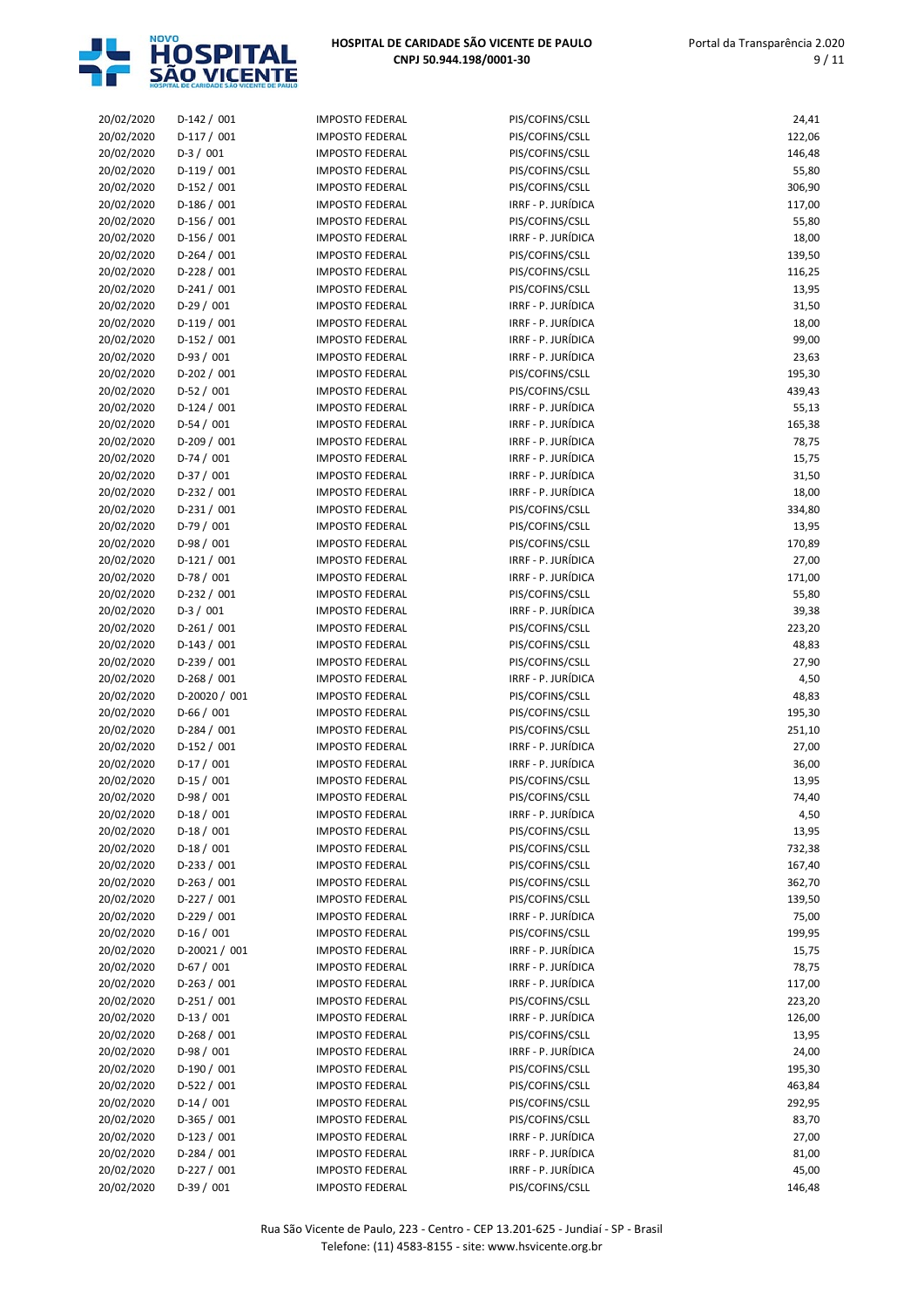

| 20/02/2020 | $D-36/001$                  | <b>IMPOSTO FEDERAL</b>                           | PIS/COFINS/CSLL                | 268,54          |
|------------|-----------------------------|--------------------------------------------------|--------------------------------|-----------------|
| 20/02/2020 | $D-43 / 001$                | <b>IMPOSTO FEDERAL</b>                           | PIS/COFINS/CSLL                | 146,47          |
| 20/02/2020 | $D-116/001$                 | <b>IMPOSTO FEDERAL</b>                           | PIS/COFINS/CSLL                | 97,65           |
| 20/02/2020 | $D-27/001$                  | <b>IMPOSTO FEDERAL</b>                           | IRRF - P. JURÍDICA             | 55,13           |
| 20/02/2020 | D-535 / 001                 | <b>IMPOSTO FEDERAL</b>                           | IRRF - P. JURÍDICA             | 204,75          |
| 20/02/2020 | $D-13/001$                  | <b>IMPOSTO FEDERAL</b>                           | PIS/COFINS/CSLL                | 390,60          |
| 20/02/2020 | $D-13/001$                  | <b>IMPOSTO FEDERAL</b>                           | IRRF - P. JURÍDICA             | 126,00          |
| 20/02/2020 | $D-234 / 001$               | <b>IMPOSTO FEDERAL</b>                           | IRRF - P. JURÍDICA             | 90,00           |
| 20/02/2020 | $D-251/001$                 | <b>IMPOSTO FEDERAL</b>                           | IRRF - P. JURÍDICA             | 72,00           |
| 20/02/2020 | $D-152/001$                 | <b>IMPOSTO FEDERAL</b>                           | PIS/COFINS/CSLL                | 83,70           |
| 20/02/2020 | $D-125/001$                 | <b>IMPOSTO FEDERAL</b>                           | IRRF - P. JURÍDICA             | 63,00           |
| 20/02/2020 | $D-365/001$                 | <b>IMPOSTO FEDERAL</b>                           | IRRF - P. JURÍDICA             | 27,00           |
| 20/02/2020 | $D-21/001$                  | <b>IMPOSTO FEDERAL</b>                           | PIS/COFINS/CSLL                | 97,65           |
| 20/02/2020 | $D-148/001$                 | <b>IMPOSTO FEDERAL</b>                           | PIS/COFINS/CSLL                | 27,90           |
| 20/02/2020 | D-40 / 001                  | <b>IMPOSTO FEDERAL</b>                           | IRRF - P. JURÍDICA             | 70,88           |
| 20/02/2020 | $D-193/001$                 | <b>IMPOSTO FEDERAL</b>                           | IRRF - P. JURÍDICA             | 63,00           |
| 20/02/2020 | $D-234 / 001$               | <b>IMPOSTO FEDERAL</b>                           | PIS/COFINS/CSLL                | 279,00          |
| 20/02/2020 | $D-88/001$                  | <b>IMPOSTO FEDERAL</b>                           | PIS/COFINS/CSLL                | 83,70           |
| 20/02/2020 | D-96 / 001                  | <b>IMPOSTO FEDERAL</b>                           | PIS/COFINS/CSLL                | 139,50          |
| 20/02/2020 | $D-17/001$                  | <b>IMPOSTO FEDERAL</b>                           | PIS/COFINS/CSLL                | 111,60          |
| 20/02/2020 | $D-113/001$                 | <b>IMPOSTO FEDERAL</b>                           | PIS/COFINS/CSLL                | 83,70           |
| 20/02/2020 | $D-56/001$                  | <b>IMPOSTO FEDERAL</b>                           | IRRF - P. JURÍDICA             | 15,75           |
| 20/02/2020 | $D-81/001$                  | <b>IMPOSTO FEDERAL</b>                           | IRRF - P. JURÍDICA             | 31,50           |
| 20/02/2020 | $D-233 / 001$               | <b>IMPOSTO FEDERAL</b>                           | IRRF - P. JURÍDICA             | 54,00           |
| 20/02/2020 | $D-88/001$                  | <b>IMPOSTO FEDERAL</b>                           | IRRF - P. JURÍDICA             | 27,00           |
| 20/02/2020 | $D-229/001$                 | <b>IMPOSTO FEDERAL</b>                           | PIS/COFINS/CSLL                | 232,50          |
|            | $D-23/001$                  |                                                  | IRRF - P. JURÍDICA             | 267,75          |
| 20/02/2020 | $D-38/001$                  | <b>IMPOSTO FEDERAL</b>                           | IRRF - P. JURÍDICA             |                 |
| 20/02/2020 | D-96 / 001                  | <b>IMPOSTO FEDERAL</b>                           | IRRF - P. JURÍDICA             | 110,25          |
| 20/02/2020 |                             | <b>IMPOSTO FEDERAL</b><br><b>IMPOSTO FEDERAL</b> |                                | 45,00<br>390,60 |
| 20/02/2020 | $D-13/001$                  |                                                  | PIS/COFINS/CSLL                |                 |
| 20/02/2020 | $D-92/001$                  | <b>IMPOSTO FEDERAL</b>                           | IRRF - P. JURÍDICA             | 15,75           |
| 20/02/2020 | $D-153 / 001$<br>$D-16/001$ | <b>IMPOSTO FEDERAL</b>                           | PIS/COFINS/CSLL                | 13,95           |
| 20/02/2020 |                             | <b>IMPOSTO FEDERAL</b>                           | IRRF - P. JURÍDICA             | 60,00           |
| 20/02/2020 | $D-193/001$                 | <b>IMPOSTO FEDERAL</b>                           | PIS/COFINS/CSLL                | 195,30          |
| 20/02/2020 | JAN/2020 / 001              | <b>INSS-CONTR REPASSAR</b>                       | INSS FOLHA JANEIRO/2020        | 12.056,60       |
| 20/02/2020 | JAN/2020 / 001              | <b>INSS-CONTR REPASSAR</b>                       | INSS FOLHA JANEIRO/2020        | 42.575,69       |
| 20/02/2020 | JAN/2020 / 001              | <b>INSS-CONTR REPASSAR</b>                       | INSS FOLHA JANEIRO/2020        | 10.875,90       |
| 20/02/2020 | JAN/2020 / 001              | <b>IRRF A REPASSAR</b>                           | IRRF FÉRIAS FOLHA JANEIRO/2020 | 45,88           |
| 20/02/2020 | DEZ/19 / 001                | <b>IRRF A REPASSAR</b>                           | IRRF FOLHA DEZEMBRO/2019       | 5.968,96        |
| 20/02/2020 | JAN/20 / 001                | <b>IRRF A REPASSAR</b>                           | IRRF FÉRIAS FOLHA JANEIRO/2020 | 106,30          |
| 20/02/2020 | JAN/2020 / 001              | <b>IRRF A REPASSAR</b>                           | IRRF FÉRIAS FOLHA JANEIRO/2020 | 94,60           |
| 20/02/2020 | DEZ/19 / 001                | <b>IRRF A REPASSAR</b>                           | IRRF FOLHA DEZEMBRO/2019       | 27.208,48       |
| 20/02/2020 | JAN/2020 / 001              | <b>IRRF A REPASSAR</b>                           | IRRF FÉRIAS FOLHA JANEIRO/2020 | 2.115,61        |
| 20/02/2020 | DEZ/19 / 001                | <b>IRRF A REPASSAR</b>                           | IRRF FOLHA DEZEMBRO/2019       | 3.348,67        |
| 20/02/2020 | JAN/2020 / 001              | <b>IRRF A REPASSAR</b>                           | IRRF FÉRIAS FOLHA JANEIRO/2020 | 62,20           |
| 26/02/2020 | 117215 / 001                | <b>DROGAS E MEDICAMENTOS</b>                     | SANOBIOL                       | 949,60          |
| 26/02/2020 | 2464709 / 001               | DROGAS E MEDICAMENTOS                            | CRISTÁLIA                      | 660,00          |
| 26/02/2020 | 2464708 / 001               | DROGAS E MEDICAMENTOS                            | CRISTÁLIA                      | 3.272,00        |
| 26/02/2020 | 2471171 / 001               | <b>DROGAS E MEDICAMENTOS</b>                     | CRISTÁLIA                      | 1.320,00        |
| 26/02/2020 | 117319 / 001                | DROGAS E MEDICAMENTOS                            | SANOBIOL                       | 1.833,28        |
| 26/02/2020 | 117587 / 001                | DROGAS E MEDICAMENTOS                            | SANOBIOL                       | 1.982,36        |
| 26/02/2020 | D-39415 / 001               | <b>IMPOSTO MUNICIPAL</b>                         | ISS - TERCEIROS 3%             | 19,51           |
| 26/02/2020 | 25583 / 001                 | LOCAÇÃO (EQUIP, MÁQ. ESPAÇO)                     | DIGITAL JUNDIAÍ                | 2.848,85        |
| 26/02/2020 | 25584 / 001                 | LOCAÇÃO DE EQUIPAMENTOS                          | DIGITAL JUNDIAÍ                | 2.542,49        |
| 26/02/2020 | 342096 / 001                | MANUTENÇÃO PREDIAL GERAL                         | <b>DEPÓSITO TORTORELLA</b>     | 480,00          |
| 26/02/2020 | 114329 / 001                | MATERIAL DE LIMPEZA                              | <b>MARFINITE</b>               | 1.459,27        |
| 26/02/2020 | 117727 / 001                | MATERIAL DE LIMPEZA                              | <b>ITW FLUIDS E HYGIENE</b>    | 806,69          |
| 26/02/2020 | 117724 / 001                | MATERIAL DE LIMPEZA                              | <b>ITW FLUIDS E HYGIENE</b>    | 3.343,40        |
| 26/02/2020 | 117725 / 001                | MATERIAL DE LIMPEZA                              | <b>ITW FLUIDS E HYGIENE</b>    | 907,76          |
| 26/02/2020 | 114330 / 001                | MATERIAL DE LIMPEZA                              | <b>MARFINITE</b>               | 1.517,93        |
| 26/02/2020 | 342096 / 001                | MATERIAL DE REPOSIÇÃO                            | DEPÓSITO TORTORELLA            | 42,00           |
| 26/02/2020 | 11483 / 001                 | MATERIAL LABORATÓRIO                             | CINCO CIRÚRGICA                | 340,00          |
| 26/02/2020 | 11484 / 001                 | MATERIAL LABORATÓRIO                             | CINCO CIRÚRGICA                | 340,00          |
| 26/02/2020 | 177825 / 001                | MATL MÉDICO REEMBOLSÁVEL                         | CIRUR SÃO JOSÉ 04              | 215,01          |